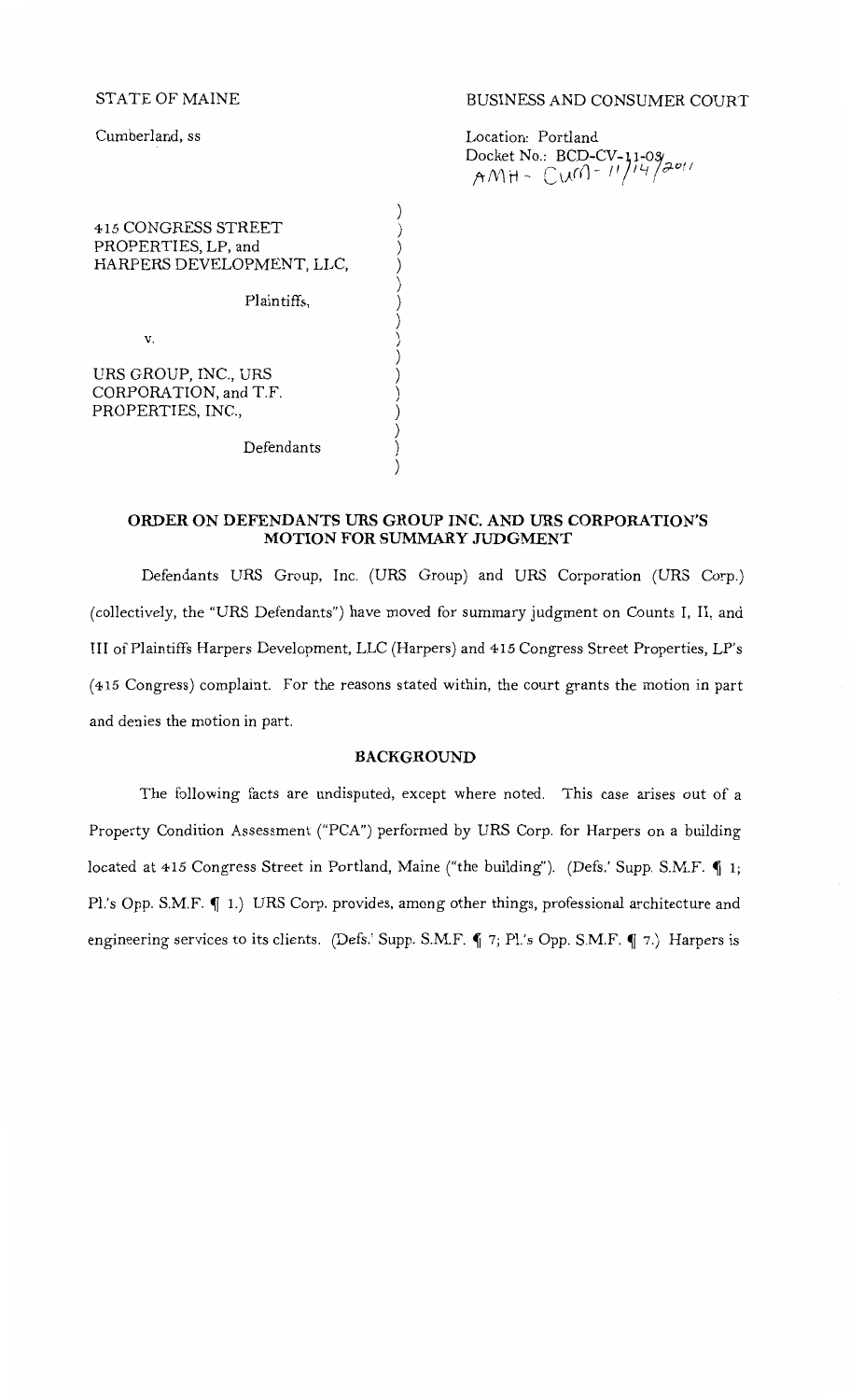a leading, experienced real estate developer in the State of Maine. (Defs.' Supp. S.M.F.  $\P$  2; Pl.'s Opp. S.M.F.  $\P$  2.) 415 Congress is a Maine limited partnership formed on September 21, 2004. (S.M.F.  $\P$  3.) Harpers has no ownership interest in 415 Congress; they are entirely separate entities. (Defs.' Supp. S.M.F.  $\P$  6; Pl.'s Opp. S.M.F.  $\P$  6.) Defendant T.F. Properties, Inc. (T.F. Properties) sold the building to 415 Congress. (Defs.' Supp. S.M.F. ¶ 9; Pl.'s Opp. S.M.F.  $\P$  9.)

On March *5,* 2004, Harpers contracted with Defendant T.F. Properties, Inc. (T.F. Properties) to purchase the building, and later they entered into a Reinstatement of a First Amendment to the Purchase and Sale Agreement. (Defs.' Supp. S.M.F.  $\P\P$  20, 25; Pl.'s Opp. S.M.F.  $\P\P$  20, 25.) In November 2004, Harpers assigned all of its "right, title and interest in and to any and all architectural plans, engineering work, [and] inspection reports" acquired by Harpers "in connection with the acquisition or development of' the building to 415 Congress, "together with any and all rights and claims relating thereto." (Pl.'s A.S.M.F.  $\P$  12.)<sup>1</sup> Defs.' Supp. S.M.F.  $\P$  20; Pl.'s Opp. S.M.F.  $\P$  20.) T.F. Properties then sold the building to 415 Congress on November 22, 2004. (Defs.' Supp. S.M.F.  $\P$  9; Pl.'s Opp. S.M.F.  $\P$  9.)

URS Corp. and Harpers entered into an "Agreement for Professional Services" (the "Agreement") on February 5, 2004. (Defs.' Supp. S.M.F.  $\P$  15; Pl.'s Opp. S.M.F.  $\P$  15.) The Agreement contains provisions entitled "Risk Allocation," "No Consequential Damages," "No Third Party Rights," and "No Assignment," and the parties do not dispute the content of these provisions. (Defs.' Supp. S.M.F.  $\P\P$  16-19; Pl.'s Opp. S.M.F.  $\P\P$  16-19.) The Agreement contemplates that the scope of services it covers will be set forth in separate written work orders. (Defs.' Ex. 4, Art. I.) The parties dispute whether Harpers hired URS Corp. to perform

<sup>&</sup>lt;sup>1</sup> The URS Defendants both deny and object to this statement of material fact. The URS Defendants' denial is really however, more in the nature of a qualification than an outright denial. The URS Defendants point out that the Agreement for Professional Serviced executed between Harpers and URS Corp. prohibits any party from relying on the PCA unless URS gives its consent, but does not challenge the purported assignment. (Defs.' Reply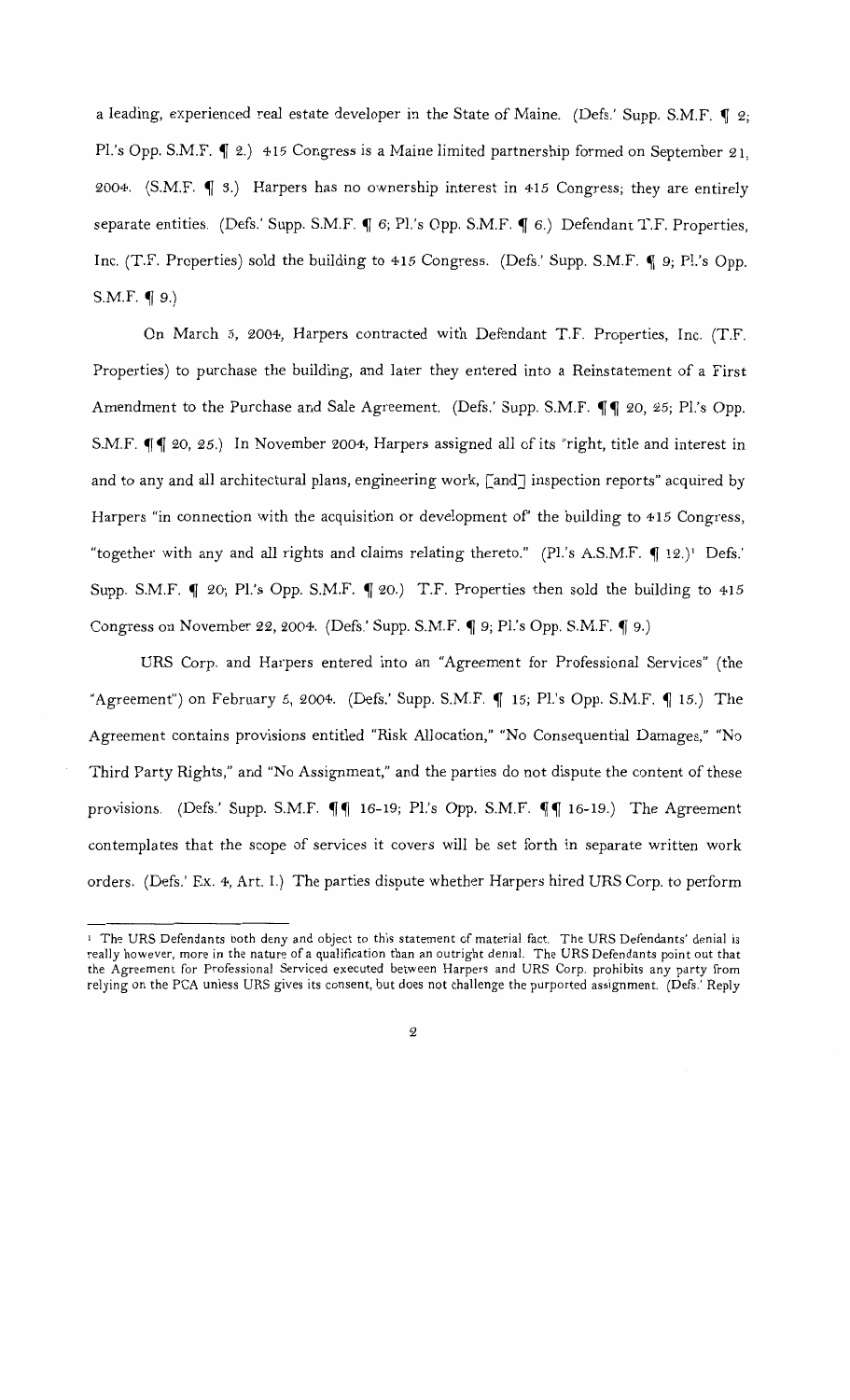a "professional" PCA, but do not dispute that at least one of the URS Defendants did in fact conduct the PCA.<sup>2</sup> (Defs.' Supp. S.M.F.  $\P$  8; Pl.'s Opp. S.M.F.  $\P$  8.) The work order to perform the PCA on the building was executed on October 4, 2004, between Harpers and URS Corp. (Defs.' Supp. S.M.F.  $\P$  34; Pl.'s Opp. S.M.F.  $\P$  34.)

URS Corp. performed a site visit of the building on October 13, 2004. (Defs.' Supp. S.M.F.  $\P$  36; Pl.'s Opp. S.M.F.  $\P$  36.)<sup>3</sup> Tony DiNicola, an architect, performed the PCA. (Defs.' Supp. S.M.F.  $\P$  37; Pl.'s Opp. S.M.F.  $\P$  37.) DiNicola has never been licensed to practice architecture in Maine. (Pls.' A.S.M.F.  $\P$  5; Defs.' Reply S.M.F.  $\P$  5.) URS Corp. completed a draft PCA on October 19, 2004. (Defs.' Supp. S.M.F.  $\P$  45; Pl.'s Opp. S.M.F.  $\P$  45.) URS Corp. delivered the draft PCA via e-mail to Harpers on October 20, 2004. (Defs.' Supp. S.M.F.  $\P$  46; Pl.'s Opp. S.M.F.  $\P$  46.) Harpers reviewed the report and informed URS Corp.: "This looks very good! It is ready to print." (Defs.' Supp. S.M.F.  $\P$  47; Pl.'s Opp. S.M.F.  $\P$  47.) URS Corp. corrected several typos in the report and sent a clean, final copy to Harpers on October 28, 2004. (Defs.' Supp. S.M.F. ¶ 50; Pl.'s Opp. S.M.F. ¶ 50.)

The PCA's statement of the condition of the façade of the building forms the basis of Plaintiffs' claims against the URS Defendants. (See Compl. 1 24; Defs.' Supp. S.M.F. 1 70; Pl.'s Opp. S.M.F.  $\P$  70.) In their statements of material facts, Plaintiffs and URS Defendants cite to different exhibits for the language of the report regarding the façade. The URS Defendants cite to the draft, dated October 19, 2004, and sent to the Plaintiffs on October 20, 2004;

<sup>&</sup>lt;sup>2</sup> There is some dispute as to what party was in fact hired. *(See Defs.' Supp. S.M.F.* 11 8, 10-12; Pls.' Opp. S.M.F. 1111 8, 10-12.) The URS Defendants asserts that URS Group and URS Corp. are separate and distinct entities. (Defs.' Supp. S.M.F.  $\P$  10.) The URS Defendants also claim that URS Group had no involvement in any transaction or occurrence that is the subject of the plaintiffs' complaint. (Defs.' Supp. S.M.F. ¶ 11.) Accordingly, the URS Defendants contend that there is no contract between either plaintiff and URS Group. (Defs.' Supp. S.M.F.  $\P$  12.) Plaintiffs aver that there is no record evidence to support separate corporate entities, and the record evidence suggests Plaintiffs were doing business with URS Group. (Pls.' Opp. S.M.F.111 10-12.)

*<sup>3</sup>*The URS Defendants state that they "performed the PCA on October 13, 2004," but Plaintiffs properly deny the statement and point out that the record citations only support that the site visit or inspection occurred that day. (Defs.' Supp. S.M.F. 1 36; Pls.' Opp. S.M.F. 1 36.)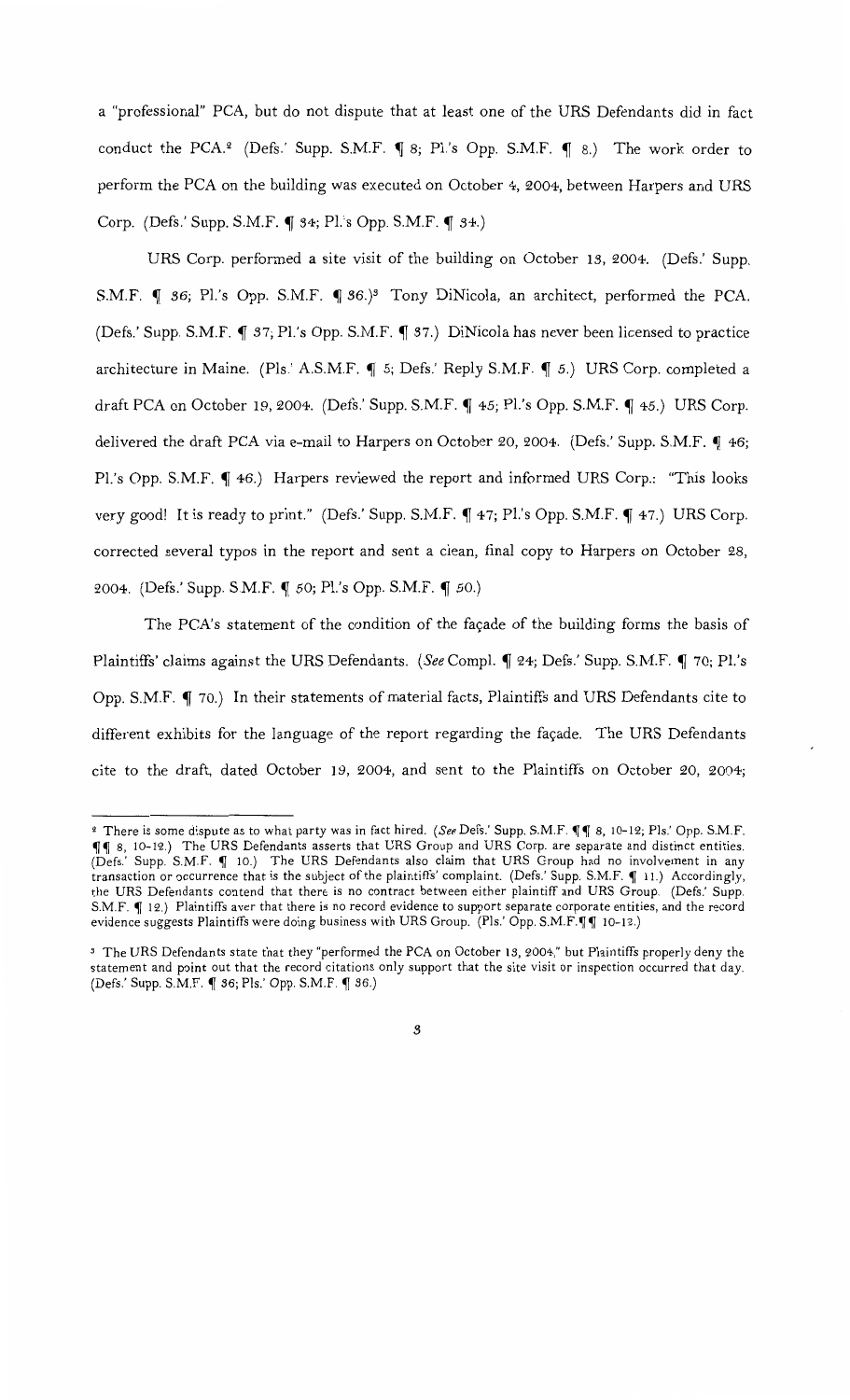Plaintiffs cite to the final report, dated and sent on October 28 2004. *(See* Defs.' Supp. S.M.F.

 $~\P\P$  53-55; Pl.'s Opp. S.M.F.  $~\P$  53-55.) The parties do not dispute, however, the content of the

PCA regarding the façade, which is identical in both versions:

- "There are several places in the masonry façade where repointing of mortar joints or minor repairs need to be made, including a vertical crack in the pilaster at the northeast corner of the building. This repair work needs to be carried out in the short term, to prevent additional water intrusion and freeze/thaw action." (Defs.' Exh. 14 at 1-4; Defs.' Exh. 15 at 1-4.)
- "The copper flashing at the top side of the major ledge/ cornice is in poor condition. This has already been replaced at the northeast corner of the building, along with repointing of mortar joints and replacement of sealant joints, motivated by water intrusion at the fifth floor level wetting and damaging the plaster interior finish. Also, some of the limestone detailing on the underside of this ledge/ cornice has deteriorated due to freeze/thaw action. While restoration of the deteriorated limestone is a cosmetic issue, the work started on the northeast corner needs to continue, to include replacement of the copper flashing and repointing/replacement of deteriorated mortar and sealant joints at all the rest of this major ledge/ cornice, in order to arrest further limestone deterioration." (Defs.' Exh. 14 at 1-4; Defs.' Exh. 15 at 1-4.)
- "There is some deterioration of the top of the stone medallion at the center of the Congress Street façade. This needs to be repaired." (Defs.' Exh. 14 at 1-5; Defs.' Exh. 15 at 1-5.)

*(See Defs.'* Supp. S.M.F.  $\P\P$  53-55; Pl.'s Opp. S.M.F.  $\P$  53-55.) The façade defects claimed by Plaintiffs in this action relate to the terra cotta exterior of the building, which includes the areas around the windows and at the building's cornices and ledges. (Defs.' Supp. S.M.F.  $\P$  70; Pl.'s Opp. S.M.F.  $\P$  70.) 415 Congress continued to experience water infiltration problems related to the façade after it acquired the building and throughout 2005. (Defs.' Supp. S.M.F.  $\P$ 72; Pl.'s Opp. S.M.F.  $\P$  72.) In March 2006, a piece of the terra cotta ledge/cornice area fell to the street below as a result of water penetration into the terra cotta that experienced freeze/thaw cycles. (Defs.' Supp. S.M.F.  $\P\P$  73, 77; Pl.'s Opp. S.M.F.  $\P\P$  73, 77.)

Harpers and 415 Congress initiated this litigation by filing a seven-count complaint in Cumberland County Superior Court on October 21, 2010. Three counts were brought against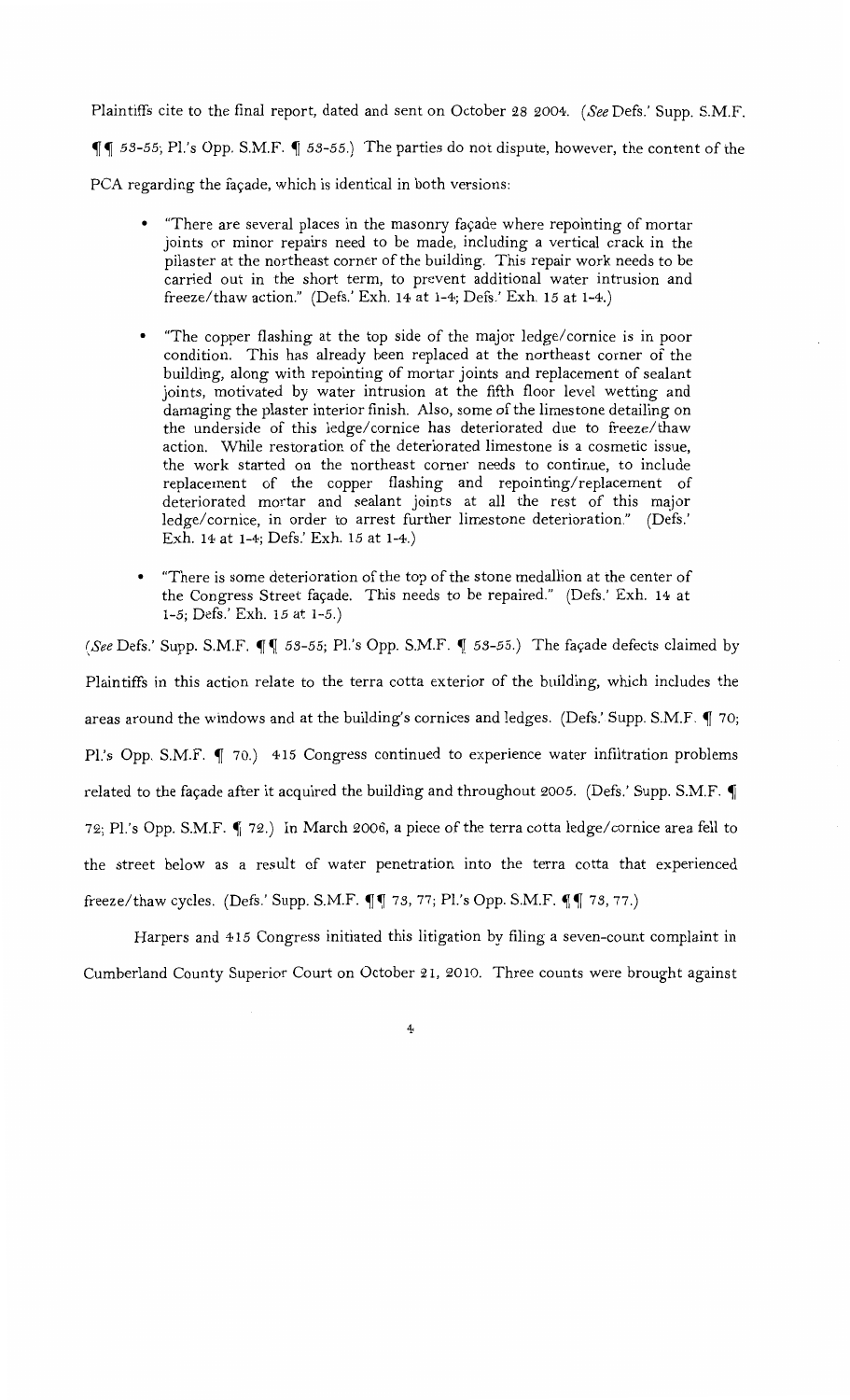URS Group: 1) breach of contract (Count I), 2) negligence (Count II), and 3) unjust enrichment (Count III). The case was transferred to the Business and Consumer Court on January 26, 2011. Plaintiffs filed an amended complaint adding URS Corp. as a defendant on April 13, 2011, as to Counts I, II, and III. The court held oral argument on Defendants' motion on November 1, 2011.

### **ANALYSIS**

Summary judgment is proper where there exist no genuine issues of material fact such that the moving party is entitled to judgment as a matter of law. M.R. Civ. P. 56(c); see also *Levine v. R.B.K. Caly Corp.*, 2001 ME 77,  $\P$  4, 770 A.2d 653, 655. A genuine issue is raised "when sufficient evidence requires a fact-finder to choose between competing versions of the truth at trial." *Parrish v. Wright, 2003 ME 90,* 18, 828 A.2d 778, 781 (quotations omitted). A material fact is a fact that has "the potential to affect the outcome of the suit." *Burdzel v. Sobus,*  2000 ME 84,  $\llbracket$  6, 750 A.2d 573, 575. "If material facts are disputed, the dispute must be resolved through fact-finding." *Curtis v. Porter*, 2001 ME 158, ¶ 7, 784 A.2d 18, 22. A party wishing to avoid summary judgment must present a prima facie case for the claim or defense that is asserted. *Reliance Nat'l Indem. v. Knowles Indus. Svcs.*, 2005 ME 29, ¶ 9, 868 A.2d 220, 224-25. At this stage, the facts are reviewed "in the light most favorable to the nonmoving party." *Lightfoot v. Sch. Admin. Dist. No. 35*, 2003 ME 24,  $\oint$  6, 816 A.2d 63, 65.

### I. Statute of Limitations

The URS Defendants contend that the claims against them are time barred by both the general and the design professional statute of limitations. Plaintiffs counter that the shorter four-year statute of limitations for design professionals does not apply because neither URS nor DiNicola is a registered architect in Maine. Plaintiffs also contend that they have met the sixyear general statute of limitations and their action is not time-barred.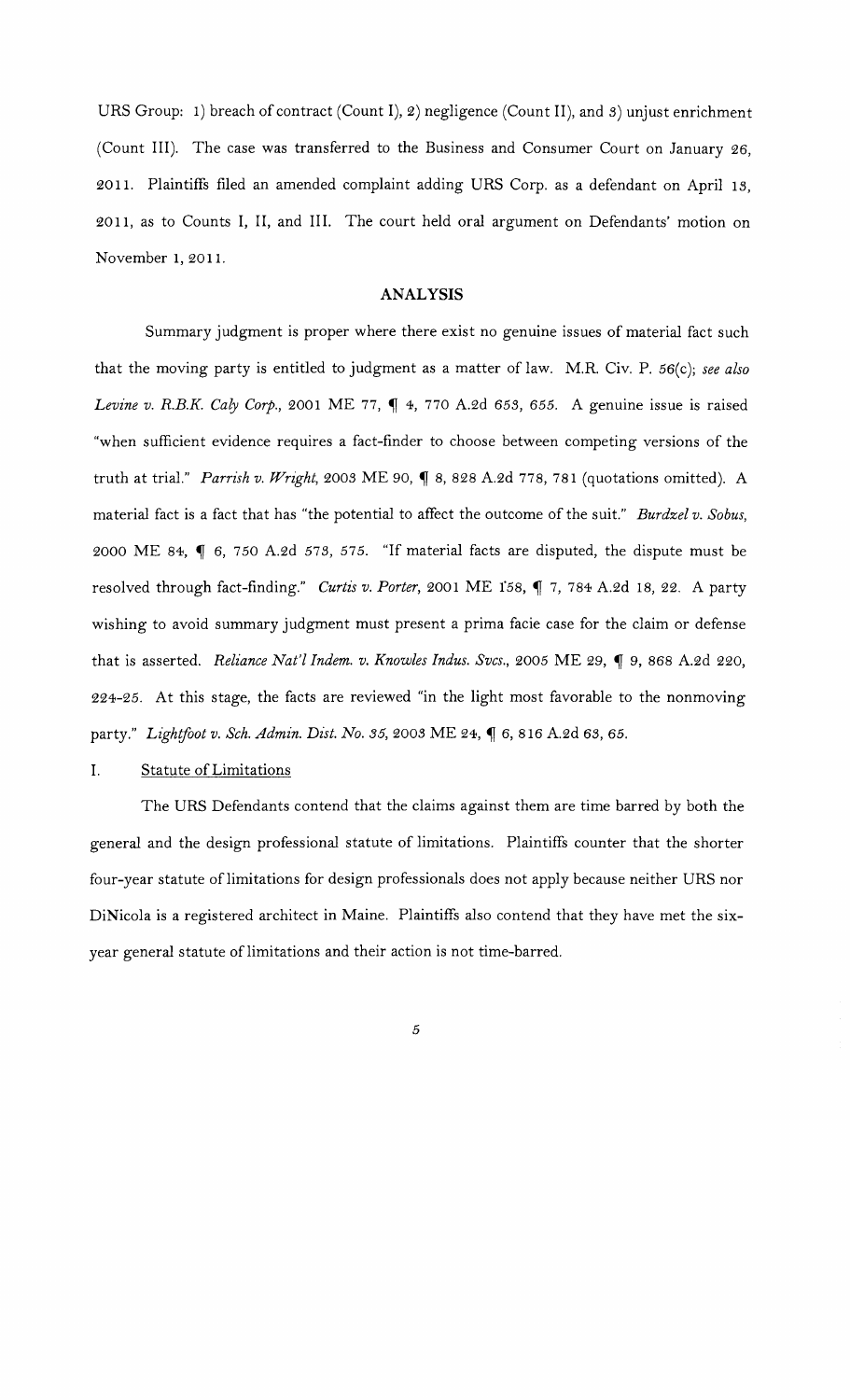## A. Design Professional Statute of Limitations

The statute of limitations for design professionals states that " $\lceil a \rceil$ ] civil actions for malpractice or professional negligence against architects or engineers duly licensed or registered under Title 32 shall be commenced within 4 years after such malpractice or negligence is discovered . . . ." 14 M.R.S.  $\S$  752-A (2010). Title 32 M.R.S.  $\S$  220(1) (2010) prohibits architects from practicing within the state "unless the person is duly licensed by the board." The practice of architecture is defined as:

rendering or offering to render service to clients by consultations, investigations, technical submissions and a coordination of structural factors concerning the aesthetic or structural design and administration of construction contracts or any other service in connection with the designing or administration of construction contracts for buildings located inside the State that have as their principal purpose human occupancy or habitation.

Id. The four-year statute of limitations with section 752-A only applies to professional negligence claims against architects registered within the state. Because Mr. DiNicola admittedly has never been a licensed architect in Maine (Defs.' Reply S.M.F.  $\P$  5), the statute of limitations for design professionals does not apply.

### B. General Statute of Limitations

According to the general statute of limitations, "[a]ll civil actions shall be commenced within 6 years after the cause of action accrues and not afterwards, ... except as otherwise specially provided." 14 M.R.S. § 752. A "year" means a calendar year. *Tesseo v. Brown,* 1998 ME 155,  $\P$  6, 712 A.2d 1059, 1060. "The general test for determining when a cause of action accrues is when a plaintiff 'received a judicially recognizable injury."' *Johnston v. Dow* & *Coulombe,* 686 A.2d 1064, 1065-66 (Me. 1996) (quoting *Bozzuto v. Ouellette,* 408 A.2d 697, 699 (Me. 1979) (citation omitted)). In a breach of contract action, the cause of action accrues at the date of the breach. *Gile v. Albert,* 2008 ME 58, ¶ 8, 943 A.2d 599, 601. "'[A] cause of action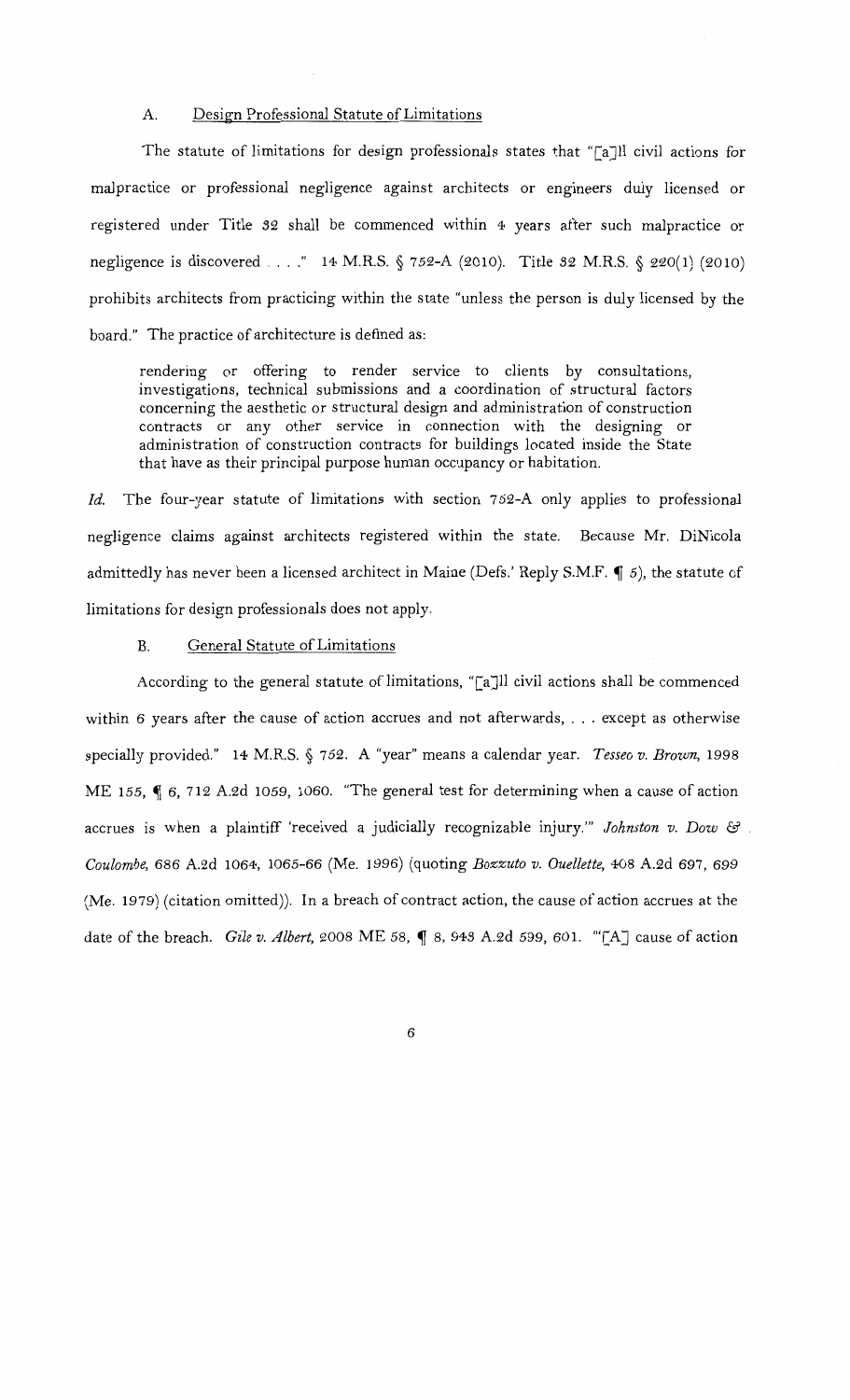sounding in tort accrues when the plaintiff sustains harm to a protected interest."' *Johnston,*  686 A.2d at 1066 (quoting *Chiapetta v. Clark Assocs.,* 521 A.2d 697, 699 (Me. 1987)).

The URS Defendants argue that the test for accrual of Plaintiffs' cause of action should be when the property assessment was performed, i.e. on October 13, 2004, relying on *Johnston v. Dow* & *Coulombe,* 686 A.2d 1064 (Me. 1996). In *Johnston,* the plaintiffs alleged that a surveying firm negligently prepared a surveying plan. *Id.* at 1065. The plaintiffs claimed that their cause of action did not accrue until abutting landowners succeeded in a quiet title action against them. *Id.* at 1065. The Law Court disagreed and held that the plaintiffs "suffered an injury at the time of the performance of the survey, and the statute of limitations began to run at that time."<sup>4</sup> Id. at 1066. What *Johnston* indicates for this case is simply that the statute of limitations began running, not when either or both Plaintiffs discovered the asserted deficiencies in the PCA, but when the PCA was rendered.

In this case, the URS Defendants performed the site visit for the PCA on October 13, 2004, outside the six-year period, but did not finalize and render the resulting report until October 28, 2004, within the six-year limitations period. Because a cause of action accrues in contract on the date of the breach, it is clear that the breach, if any, would have occurred when the URS Defendants submitted the finalized report. Likewise, the breach of duty of care alleged in the Plaintiffs' negligence claim cannot have occurred before the date on which the finalized PCA report was presented to Harpers-how the assessment was conducted on October 13 obviously influenced the content of the final PCA report, but the asserted negligence consists of the alleged deficiencies in the final report.

<sup>4</sup>The Law Court also addressed the statute of limitation for land surveyors and stated that: "We have never held that the date of discovery triggered the running of the statute oflimitations in an action for the alleged negligence of surveyors and decline to do so in this case." *Johnston v. Dow* & *Coulombe, 686* A.2d 1064, 1067 (Me. 1996). The Court refused to expand the discovery rule in the case ofland surveyors. *Id.* at 1066.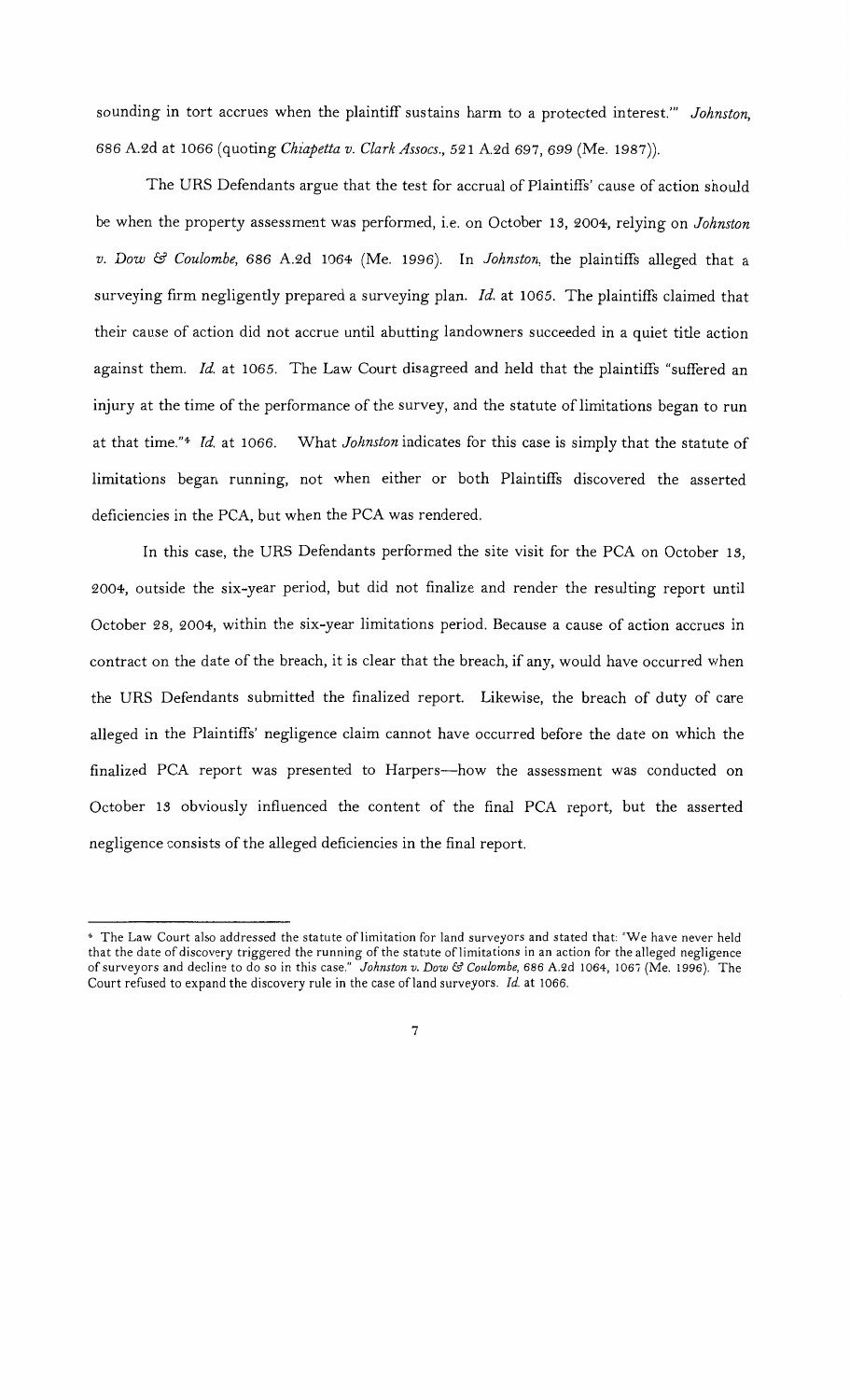Accrual of all three claims, on October 28, 2004, falls within the general statute of limitations and thus is not time barred.

## II. Claims Against URS Group

The URS Defendants assert that URS Group is a stranger to these transactions and summary judgment should be granted in URS Group's favor. Plaintiffs assert that there is an issue of material fact as to whether URS Group was involved in these transactions and claim they need time for more discovery to uncover URS Group's relationship to URS Corp. and to what extent URS Group was involved in the transaction at issue.

Plaintiffs are suing the URS Defendants for an allegedly inaccurate and incomplete PCA.<sup>5</sup> (Amend. Compl.  $\P\P$  20, 24.) Thus, the contract at issue is the contract for the PCA, which was executed between Harpers and URS Corp. Plaintiffs admit that there was no written agreement between Harpers and URS Group, but deny that there was no agreement between the two, seemingly implying that there is an oral agreement between Harpers and URS Group. (Pl.'s Opp. S.M.F.  $\P$  12.) In support, Plaintiffs cite to two documents in the record: the cover letter to the final draft of the PCA, and the invoice for the PCA sent to Harpers. (Defs.' Exh. 15 at 2; Defs.' Exh. 22 at 9.) The cover letter, signed by DiNicola, was attached to the final draft of the PCA that URS sent to Harpers. The cover letter is signed by URS Corporation and DiNicola, but the cover letter is on the letterhead of URS Group. (Defs.' Exh. 15 at 2.) The invoice for the PCA does not identify whether the invoice is from URS Corp. or URS Group; it just has "URS" in the upper corner of the page. (Defs.' Exh. 22 at 9.) At the bottom of the invoice, however, is contact information for "Harley A. Morgan at 207 879-7686 or via email at Harley\_Morgan@urscorp.com" for any questions regarding the bill."

*s* Plaintiffs suggest that the work order/contract for the PCA is not governed by the Agreement between Harper and URS Corp. (Pis.' Opp'n MSJ 9), but that suggestion is unavailing. The work order for the PCA plainly states that it is "[i]n accordance with the Agreement for Professional Services between [Harpers] and [URS Corp.] ... dated February 5, 2004." (Defs.' Exh. 9 at 1.)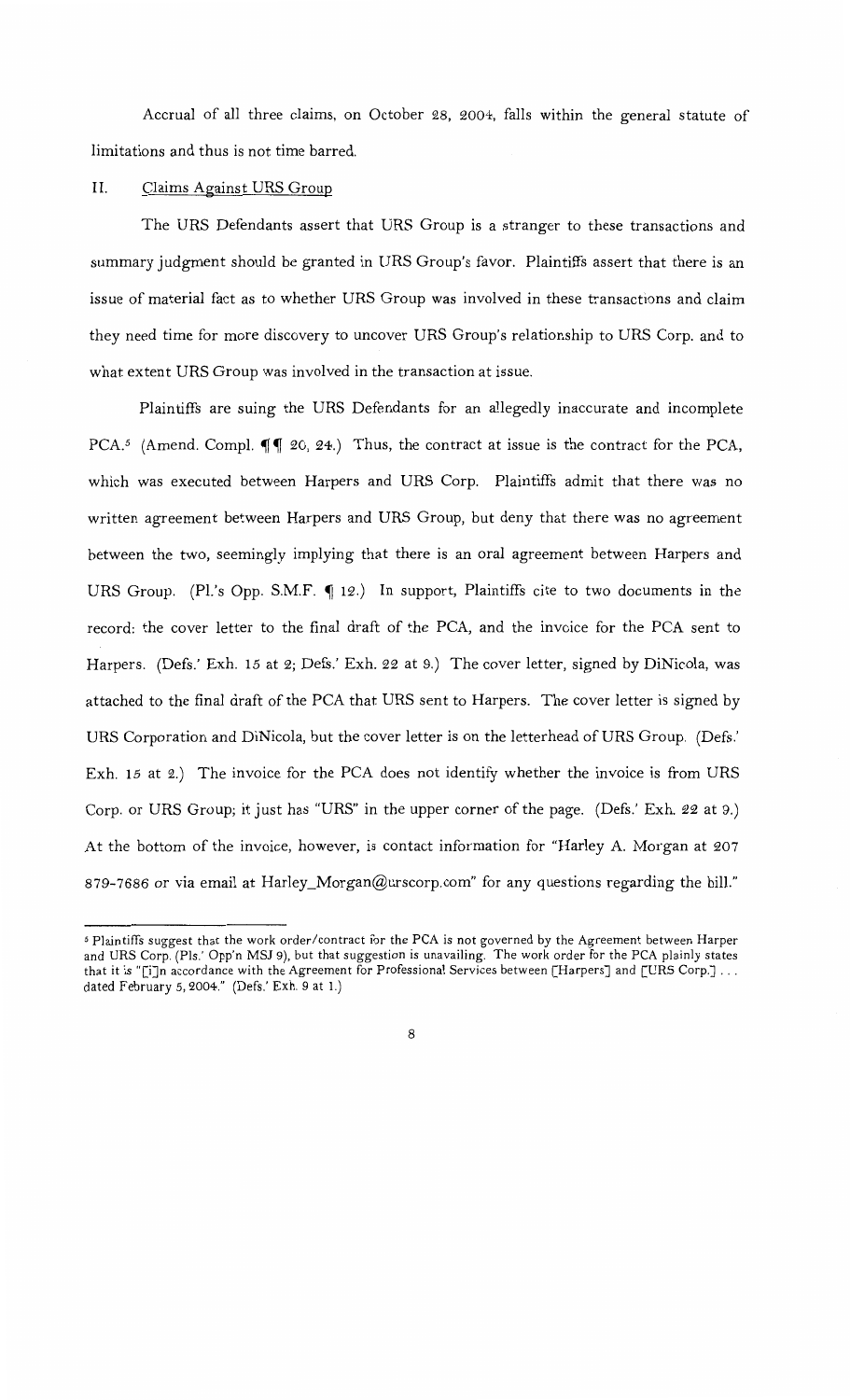(Defs.' Exh. 22 at 9.) Plaintiffs' statements of material facts do not address an oral contract between URS Group and Harpers or between URS Group and 415 Congress, and Plaintiffs admit that URS Group received no payment from Harpers or 415 Congress in connection with these transactions. (Defs.' Supp. S.M.F.  $\P$  14; Pls.' Opp. S.M.F.  $\P$  14.)

Based on the record evidence cited by Plaintiffs, even when viewed in the light most favorable to them, Plaintiffs have not generated an issue of material fact as to whom Plaintiffs contracted with for the PCA. The written agreements for the professional services and the work order are between Harpers and URS Corp.; URS Group received no payment for the PCA; and other than the unsupported suggestion of an oral agreement between URS Group and Harpers, Plaintiffs' statements of material facts do not address or support any such agreement and summary judgment on Count I in favor of URS Group is warranted. Further, because the negligence asserted is the negligence in the performance of the PCA, summary judgment in favor of URS Group on Count II also is appropriate.

Finally, in Count III, Plaintiffs allege that they 1) conferred a benefit upon the URS Defendants in the form of payment of money 2) with the URS Defendants' knowledge, S) the URS Defendants accepted and retained the benefit received form Plaintiffs under such circumstances as to make it inequitable for URS to retain it without having given consideration of equal value in exchange, and 4) as a result, the Plaintiffs have suffered pecuniary harm. (Amend. Compl.  $\P\P$  33-36.)

On this count, summary judgment is appropriate in favor of URS Group because Plaintiffs admit that URS Group received no payment from either 415 Congress or Harpers in connection with the building. (Defs.' Supp. S.M.F.  $\P$  14; Pl's Opp. S.M.F.  $\P$  14.) Because the only benefit that Plaintiffs claim they conferred on the Defendants is payment of money, the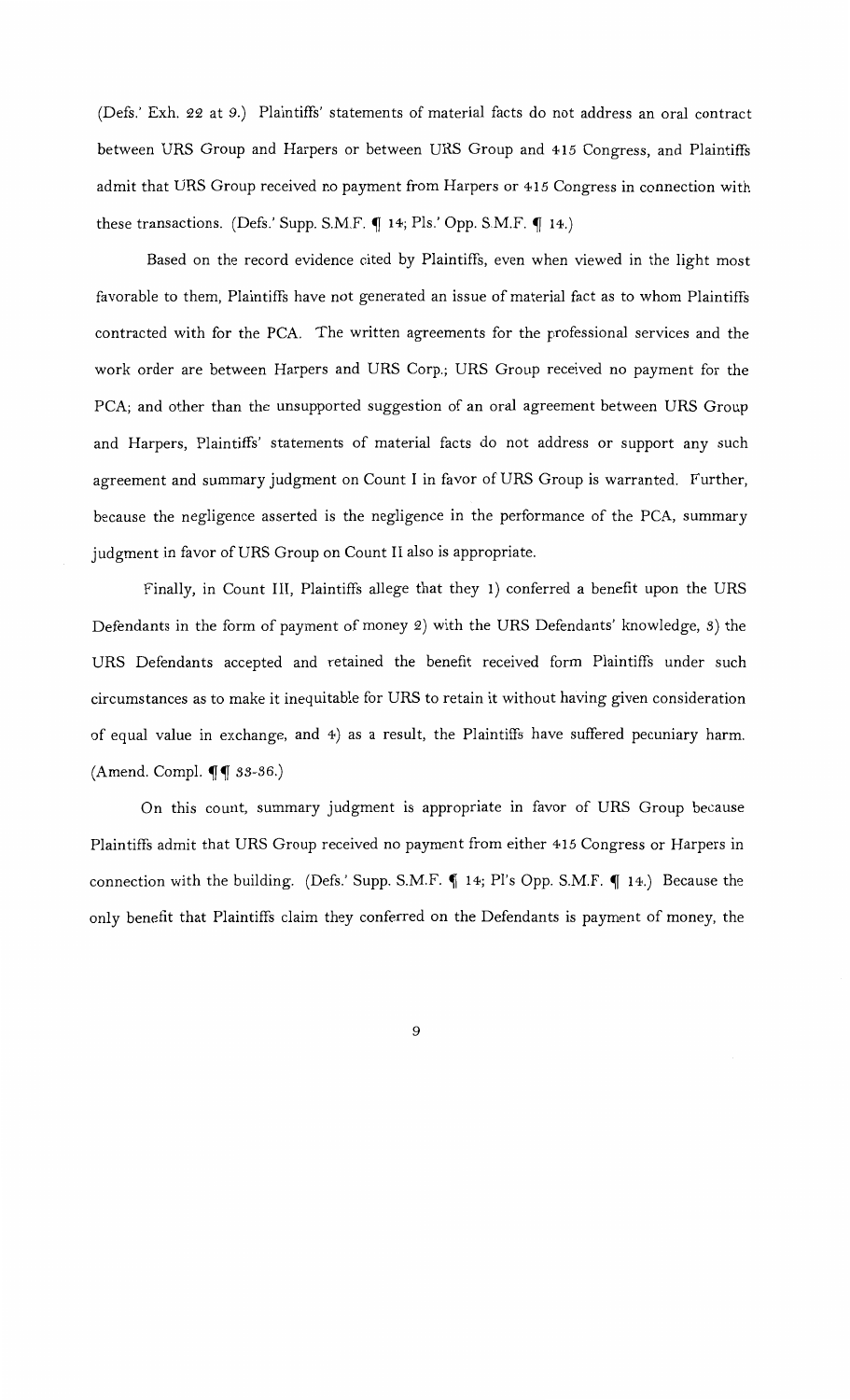admission of no payment to URS Group is fatal to their unjust enrichment claim and summary judgment in URS Group's favor is appropriate.

As discussed at oral argument on this motion, the court will grant summary judgment in favor of URS Group because Plaintiffs have not generated an issue of material fact as to their involvement. URS Group's dismissal from the suit is without prejudice, and Plaintiffs are free to inquire during discovery as to the direct involvement of URS Group in the PCA. If Plaintiffs develop a basis-equating to a prima facie case against URS Group, *see Reliance Na'l Indem. v. Knowles Indus. Svcs., supra,* 2005 ME 29 at <sup>1</sup> 9, 868 A.2d at 224-25 - they may move for an order revising this Order and reinstating the claims against URS Group. *See* M.R. Civ. P. 54(b)(1) (non-final order adjudicating claims is subject to revision at any time before entry of final judgment).

## III. Claims Against URS Corp.

### A. Counts I and II - Breach of Contract and Negligence

As noted, Plaintiffs are suing the URS Defendants for an allegedly inaccurate and incomplete PCA. (Amend. Compl.  $\P\P$  20, 24.) 415 Congress is not a named party to the PCA, but Harpers transferred to 415 Congress all of its "right, title and interest in an to any and all architectural plans, engineering work, inspection reports" acquired by Harpers in connection with the acquisition or development of' the building "together with any and all rights and claims relating thereto" in November 2004. (Pls.' A.S.M.F.  $\P$  12; Defs.' Reply S.M.F.  $\P$  12.) Defendants contend that the assignment of rights from Harpers to 415 Congress was ineffective because the Agreement between URS Corp. and Harpers prohibits assignment and third-party beneficiaries. (Defs.' MSJ 10-11.) Plaintiffs counter that these provisions only prevent the assignment of duties or obligations, not the assignment of rights. (Pls.' Opp'n MSJ 10-13; Pls.' A.S.M.F.  $\P$  12.)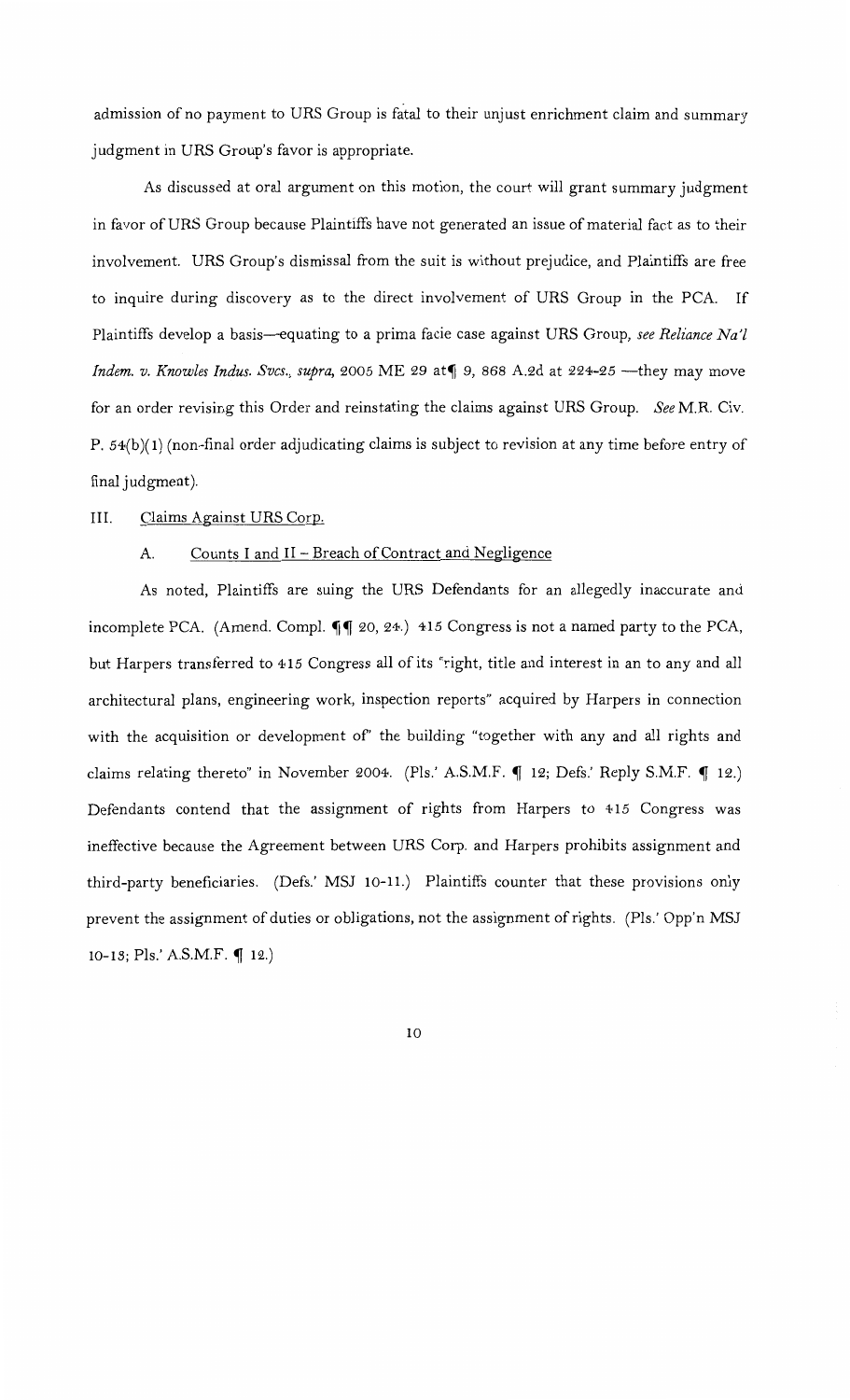"An assignment of a right is a manifestation of the assignor's intention to transfer it by virtue of which the assignor's right to performance by the obligor is extinguished in whole or in part and the assignee acquires a right to such performance." Restatement (Second) of Contracts  $\S$  317(1) (1981). Maine law recognizes the assignment of contractual rights as permissible, "unless the substitution of a right of the assignee for the right of the assignor would materially change the duty of the obligor, or materially increase the burden or risk imposed on him by his contract." *Chadwick-BaRoss, Inc. v. Martin Marietta Corp.*, 483 A.2d 711, 715 (Me. 1984) (quoting Restatement (Second) of Contracts  $\S 317(2)(a)$ ).

The provisions of the Agreement upon which Defendants rely to challenge the assignment of rights are as follows:

**ARTICLE XIII- No Third Party Rights.** This Agreement shall not create any rights or benefits to parties other than Client and URS. No third party shall have the right to rely on URS opinions rendered in connection with the Services without the written consent of URS and the third party's agreement to be bound to the same conditions and limitations as Client.

**ARTICLE XIV- Assignments.** Neither party to this Agreement shall assign its duties and obligations hereunder without the prior written consent of the other party.

(Defs.' Supp. S.M.F.  $\P\P$  18-19; Pls.' Opp. S.M.F.  $\P\P$  18-19.) Based on these two provisions, Defendants argue the intention of the parties was to prevent any other party from relying on the PCA or gaining any rights in the contract. Plaintiffs counter that the assignment of rights and claims allowed 415 Congress to step into the shoes of Harpers, and that 415 Congress is now the party to the contract.

On its face, the assignment provision at Article XIV applies only to assignments of duties and obligations, and does not prohibit an assignment of rights. Similarly, on its face, Article XIII says that the Agreement, presumably in and of itself standing alone, does not create any rights in third parties-it therefore is silent on the effect of an assignment of rights.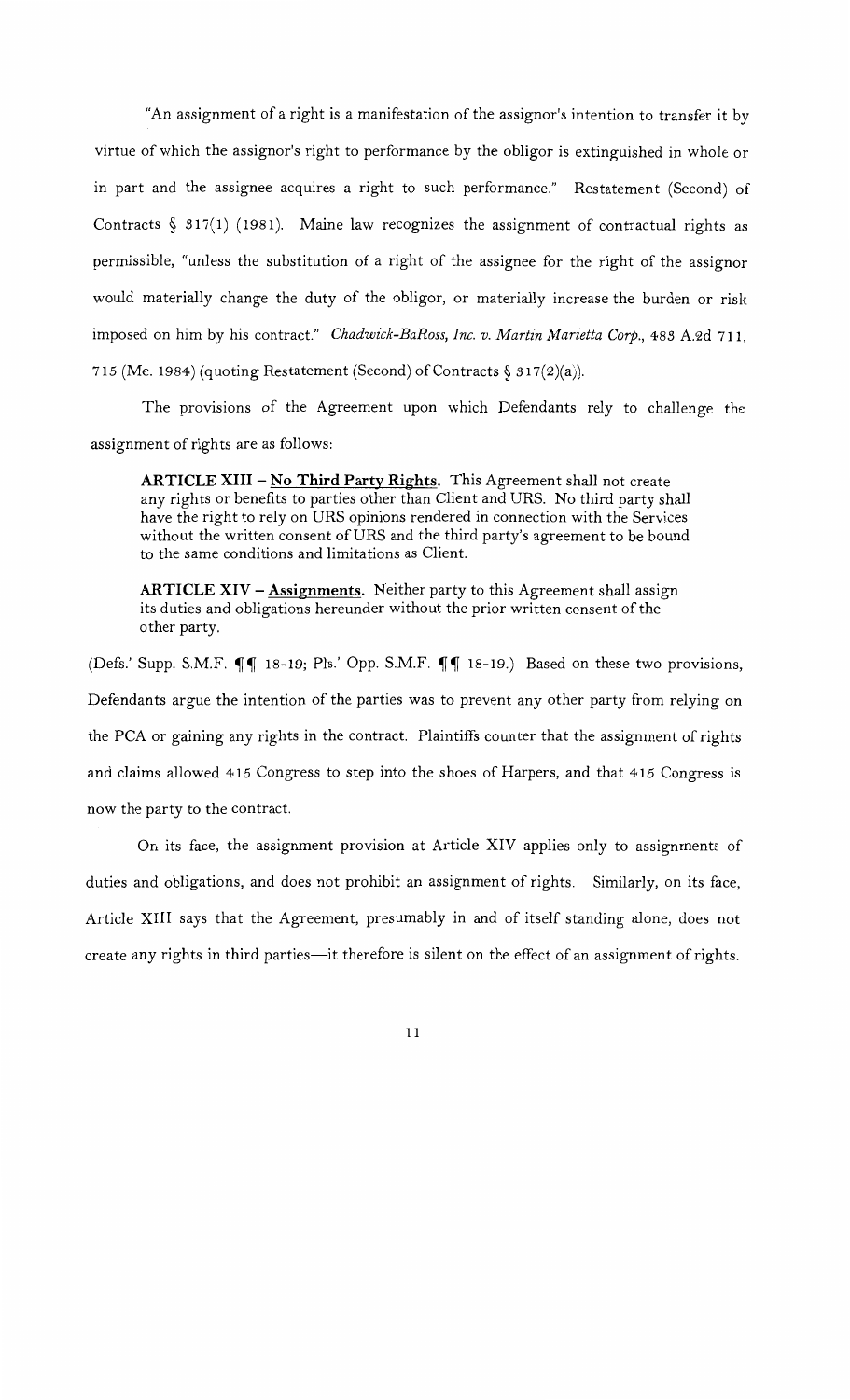The court views both provisions as ambiguous at least and also is cognizant of Plaintiffs' argument that both provisions should be construed against URS Corp. as the drafter. Thus, the court declines to grant summary judgment to URS Corp based on the two provisions.

As to the merits of the breach of contract claims and the negligence claims as asserted by 415 Congress and Harpers against URS Corp, issues of fact preclude awarding summary judgment.

### B. Count III - Unjust Enrichment

In their Amended Complaint, Plaintiffs allege that they 1) conferred a benefit upon the URS Defendants in the amount of the fee paid to URS Corp. for the PCA 2) with the URS Defendants' knowledge, 3) the URS Defendants accepted and retained the benefit received form Plaintiffs under such circumstances as to make it inequitable for URS to retain it without having given consideration of equal value in exchange, and 4) as a result, the Plaintiffs have suffered pecuniary harm. (Amend. Compl.  $\P\P$  33-36.) With regards to the unjust enrichment claim brought by Plaintiffs against URS Corp., the Law Court has said:

The remedy of "unjust enrichment describes recovery for the value of the benefit retained when there is no contractual relationship, but when, on the grounds of fairness and justice, the law compels performance of a legal and moral duty to pay." *Paffhausen v. Balano*, 1998 ME 47,  $\parallel$  6, 708 A.2d 269, 271. The existence of a contractual relationship, "precludes recovery on a theory of unjust enrichment." *June Roberts Agency, Inc. v. Venture Properties, Inc.,* 676 A.2d 46, 49 n.1 (Me. 1996).

*Nadeau v. Pitman*, 1999 ME 104, 14, 731 A.2d 863, 866-67. Thus, the contract between Harpers and URS Corp. precludes Harpers from recovering on an unjust enrichment theory, and summary judgment in their favor is appropriate. *See id.* Further, because 415 Congress's breach of contract claim is in essence Harpers' breach of contract claim, 415 Congress also is precluded from proceeding on an unjust enrichment theory.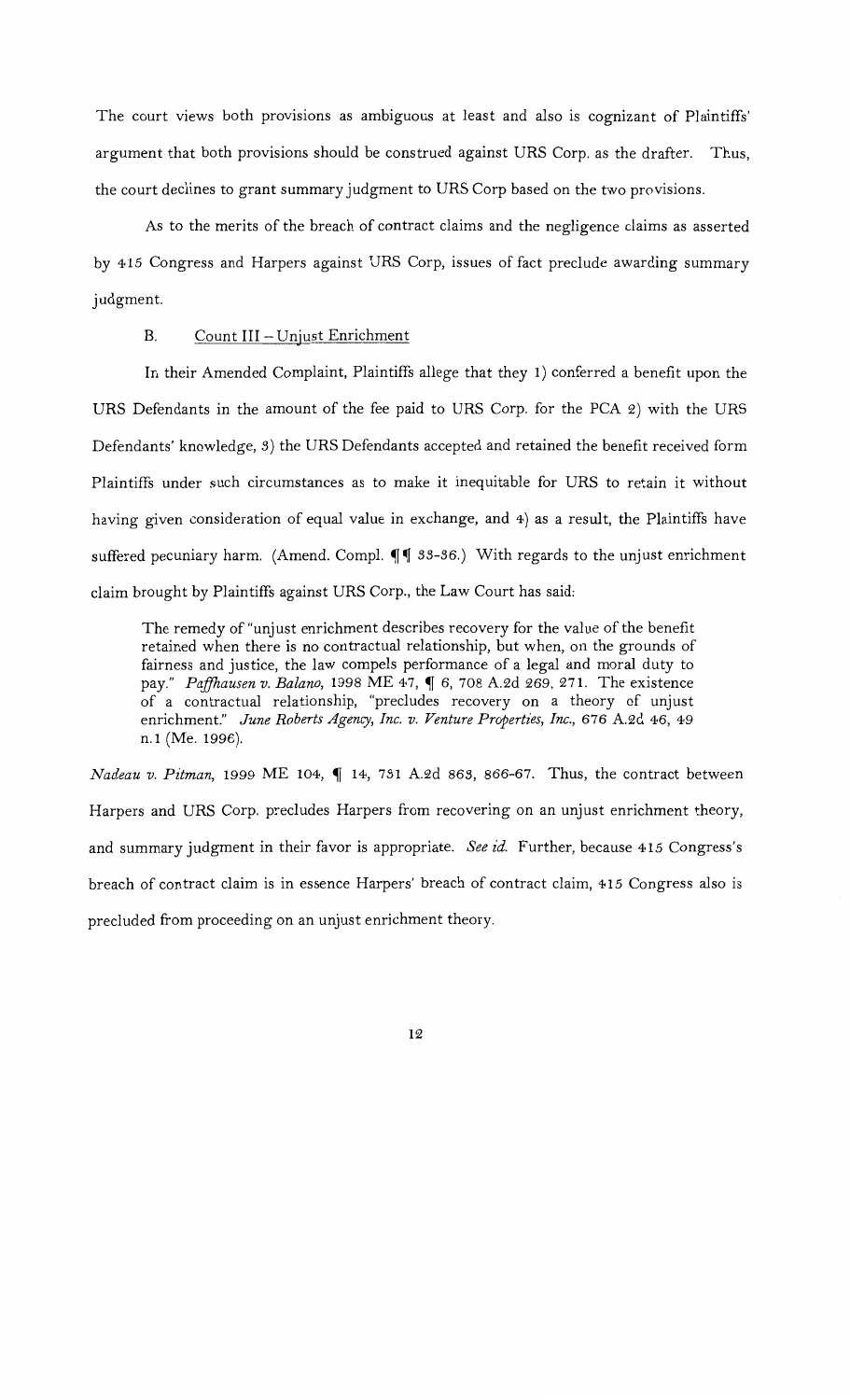IV. Damages

Lastly, Defendants argue that should any count of Plaintiffs' complaint survive the motion for summary judgment, any recovery should be limited to those laid out in the Agreement. (Defs.' MSJ 17-19.) The Agreement contains the following risk allocation and consequential damages clauses:

**ARTICLE V - Risk Allocation.** The liability of URS, its employees, agents and subcontractors (referred collectively in this Article as "URS"), for Client's claims ofloss, injury, death, damage, or expense, including, without limitation, Client's claims of contribution and indemnification, express or implied, with respect to third party claims relating to services rendered or obligations imposed under this Agreement, including all Work Orders, shall not exceed in the aggregate:

( 1) The total sum of \$250,000 for claims arising out of professional negligence, including errors, omissions, or other professional acts, and including unintentional breach of contract ...

(2) The total sum of \$1,000,000 for claims arising out of negligence, breach of contract, or other causes for which URS has any legal liability, other than as limited by (1) above).

 $\ldots$  .

**ARTICLE VII- Consequential Damages.** Neither Party shall be liable to the other for consequential damages, including, without limitation, loss of use or loss of profits, incurred by one another or their subsidiaries or successors, regardless of whether such damages are caused by breach of contract, willful misconduct, negligent act or omission, or other wrongful act of either of them.

(Defs.' Supp. S.M.F.  $\P\P$  16-17; Pls.' Opp. S.M.F.  $\P\P$  16-17.)

It seems likely that the \$250,000 cap applies, but because there are issues as to whether

URS Corp. rendered "professional services" or committed an "unintentional breach of contract,"

summary judgment on the effect of the dollar caps is premature.

Likewise, the provision precluding consequential damages is enforceable, but because

the Plaintiffs' claimed losses may include the value of physical deterioration or damage, which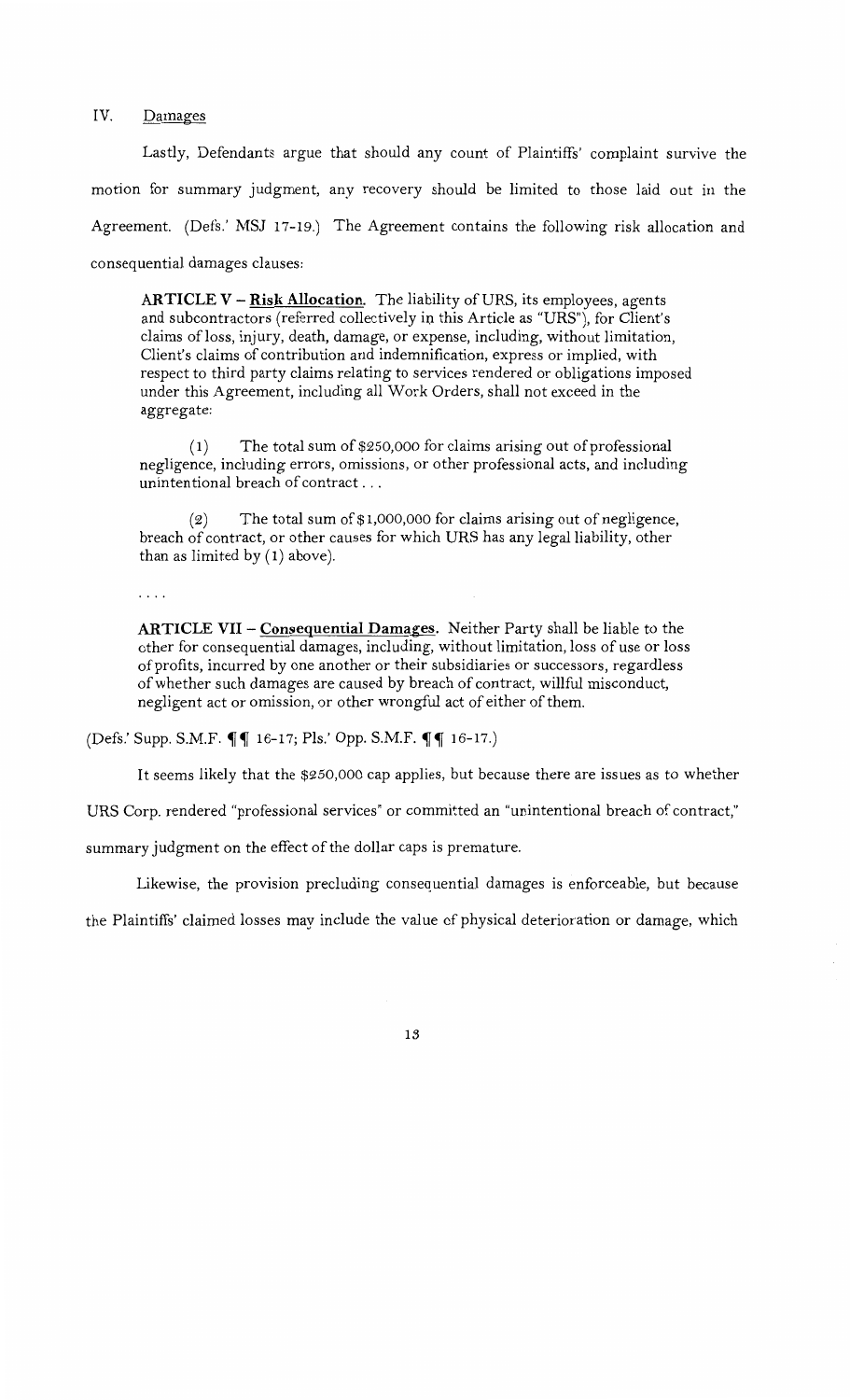likely would be deemed direct damages in the context of this case, Defendant URS Corp. has not shown it is entitled to summary judgment on damages against Plaintiff 415 at least.

Further, Defendants have argued that the economic loss doctrine bars Plaintiffs from recovering in tort for purely economic losses. The economic loss doctrine is customarily applied in the products liability context, but even assuming it applies here, the facts do not necessarily support it. Physical damage or loss usually renders the economic loss doctrine inapplicable even where it would otherwise apply. 415 Congress claims losses from the further physical damage or deterioration that it says would not have occurred but for URS Corp.'s negligence, and Defendant URS Corp. has not shown it is entitled to summary judgment on that ground.

However, Harpers has quite clearly not suffered any loss-at least not yet-as a result of anything URS Corp. did or did not do in connection with the PCA. At oral argument, Harpers' counsel explained that Harpers has joined as a co-plaintiff with 415 Congress because Harpers may be liable to 415 Congress if Harpers' assignment of its rights under the PCA to 415 Congress does not stand up. This does not equate to any existing affirmative claim by Harpers-the only cognizable claim Harpers would have, even if it is found liable to 415 Congress for making an invalid assignment, might be a contribution/indemnification claim against URS Corp. Thus, Defendant URS Corp. will be granted summary judgment on Harpers' damages claims against it based on the absence of any damage or loss to Harper as a result of the PCA.

### **CONCLUSION**

Based on the foregoing, it is hereby ordered as follows:

1. Defendant URS Group's Motion for Summary Judgment is GRANTED against both Plaintiffs on Counts I, II, and III, subject to possible reinstatement as indicated above.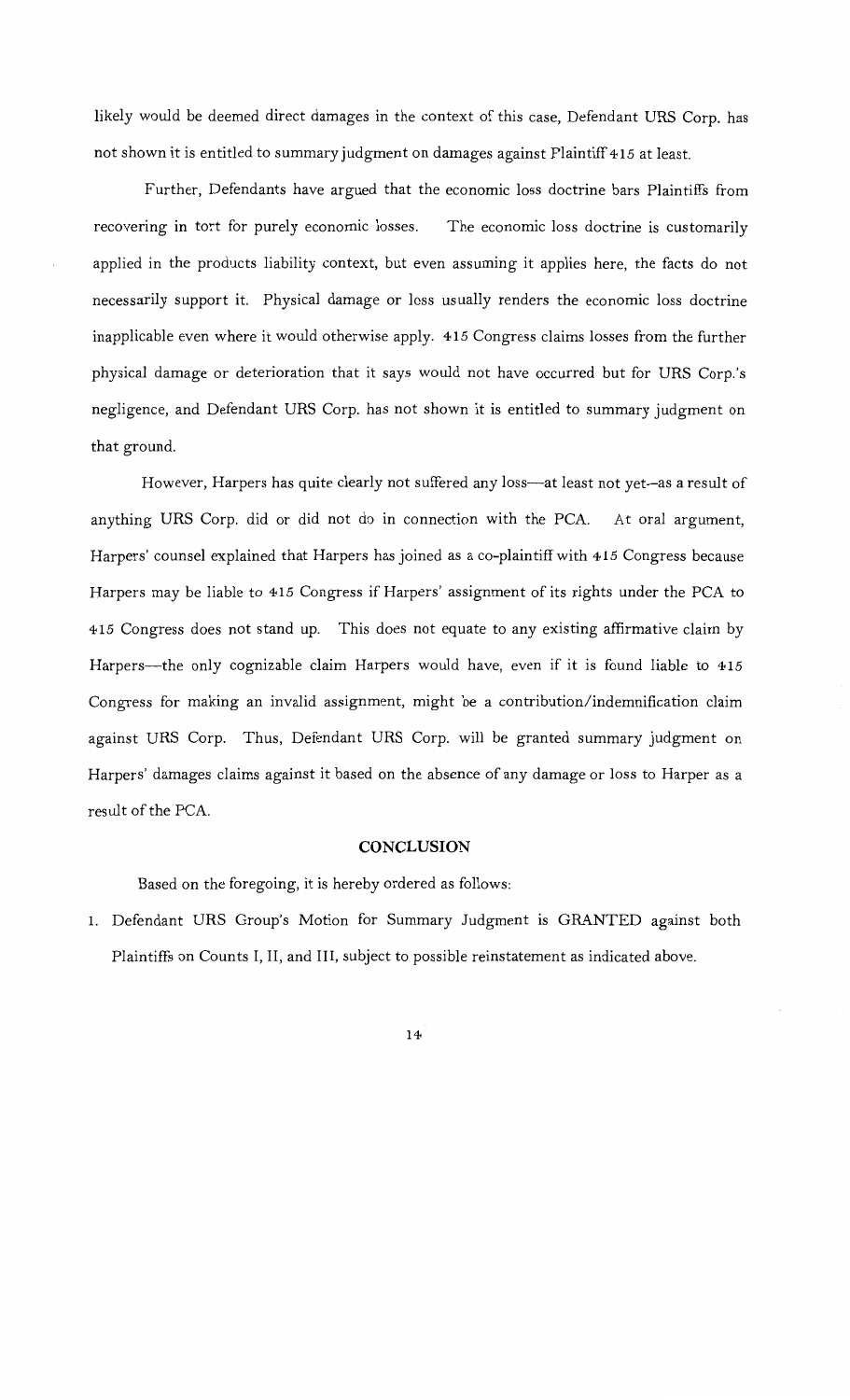2. Defendant URS Corp.'s Motion for Summary judgment is GRANTED as to all claims by Plaintiff Harpers Development and is also granted as to Plaintiff 415 Congress Street with respect to Count III.

Pursuant to M.R. Civ. P. 79, the clerk is hereby directed to incorporate this Order and

Dated November 10, 2011

Pursuant to M.R. Civ. P. 79, the clerk is hereby directed to incorporate this Order and Judgment by incorporation in the docket.

A.M. Horton Justice, Business and Consumer Court

Entered on the Docket:  $11 - 14 - 11$ <br>Copies sent via Mail \_ Electronically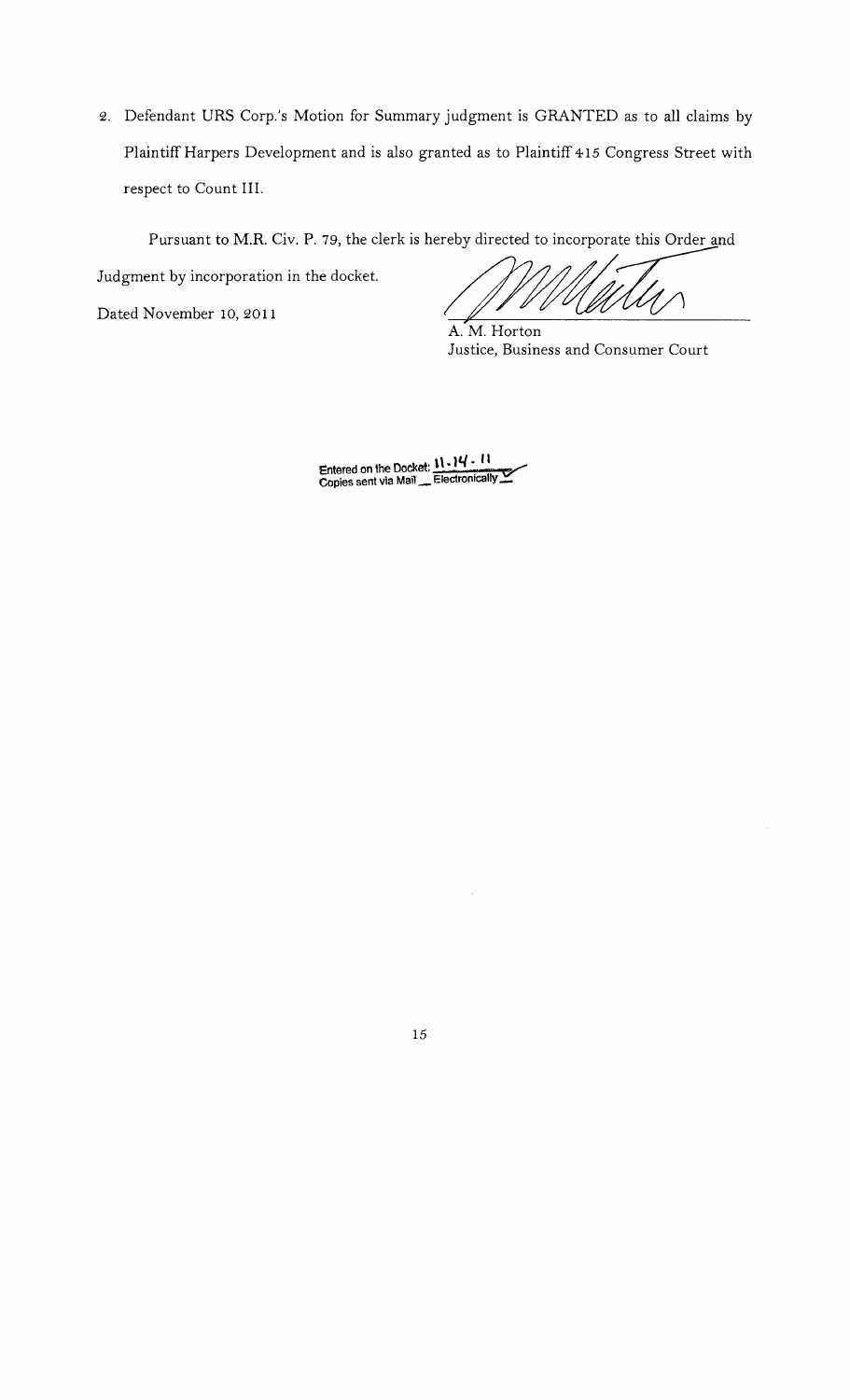# BUSINESS AND CONSUMER COURT

# 415 Congress Street Properties, LP et al v. URS Group, Inc. et al BCD-CV-2011-03

# *Counsel of Record*

Attorney Name

Party Name

Timothy Bryant, Esq.

Thomas McKeon, Esq.

Brett Leland, Esq. Daren Garcia, Esq. William Porter, Esq. 415 Congress Street Properties, LP Harpers Development, LLC URS Group, Inc. and URS Corp.

 $\epsilon$   $\epsilon$  $\overline{a}$   $\overline{b}$   $\overline{c}$   $\overline{c}$   $\overline{c}$   $\overline{c}$   $\overline{c}$   $\overline{c}$   $\overline{c}$   $\overline{c}$   $\overline{c}$   $\overline{c}$   $\overline{c}$   $\overline{c}$   $\overline{c}$   $\overline{c}$   $\overline{c}$   $\overline{c}$   $\overline{c}$   $\overline{c}$   $\overline{c}$   $\overline{c}$   $\overline{c}$   $\overline{c}$   $\overline{$ 

Leslie Lowry, Esq.

T.F. Properties, Inc.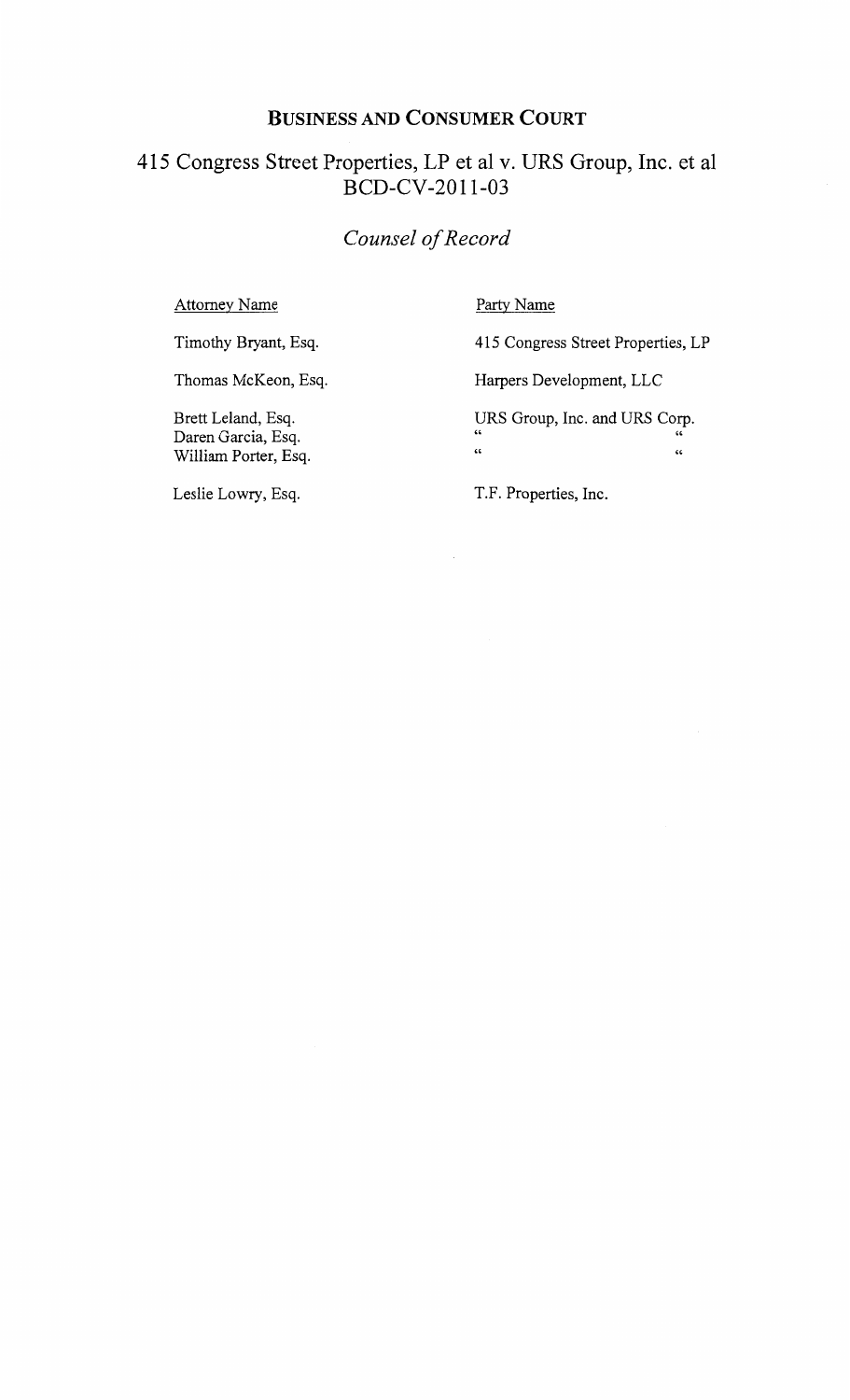STATE OF MAINE CUMBERLAND, ss.

BUSINESS AND CONSUMER COURT Location: Portland Docket No.:  $BCD-CV-11-09'$ AM = -CUM = 7/30/2012

415 CONGRESS STREET PROPERTIES, LP, and HARPERS DEVELOPMENT, LLC,

Plaintiffs,

v.

URS CORPORATION and T.F. PROPERTIES, INC.,

Defendants

## **ORDER ON DEFENDANT URS CORPORATION'S MOTION FOR PARTIAL SUMMARY JUDGMENT**

) ) ) ) ) ) ) ) ) ) ) ) ) )

Defendant URS Corporation (URS Corp.) has filed a Motion for Summary Judgment, or, in the Alternative, Motion *in Limine* for an Order Enforcing the \$250,000 Contractual Damages Cap. Plaintiffs oppose the motion. The court elects to decide the motion without oral argument, see M.R. Civ. P. 7(b)(7); Case Management Conference Scheduling Order No. 1 ¶10. For the reasons stated within, the court grants the motion for summary judgment.

## **BACKGROUND**

The following facts are undisputed, except where noted.

This case arises from a Property Condition Assessment (PCA) performed by URS Corp. for Plaintiff Harpers Development, LLC (Harpers) on a multi-story office building located at 415 Congress Street in Portland, Maine (the "Building"). (Supp. S.M.F. ¶1; Opp. S.M.F. ¶1.) Harpers is an experienced real estate developer in Maine, engaging in sophisticated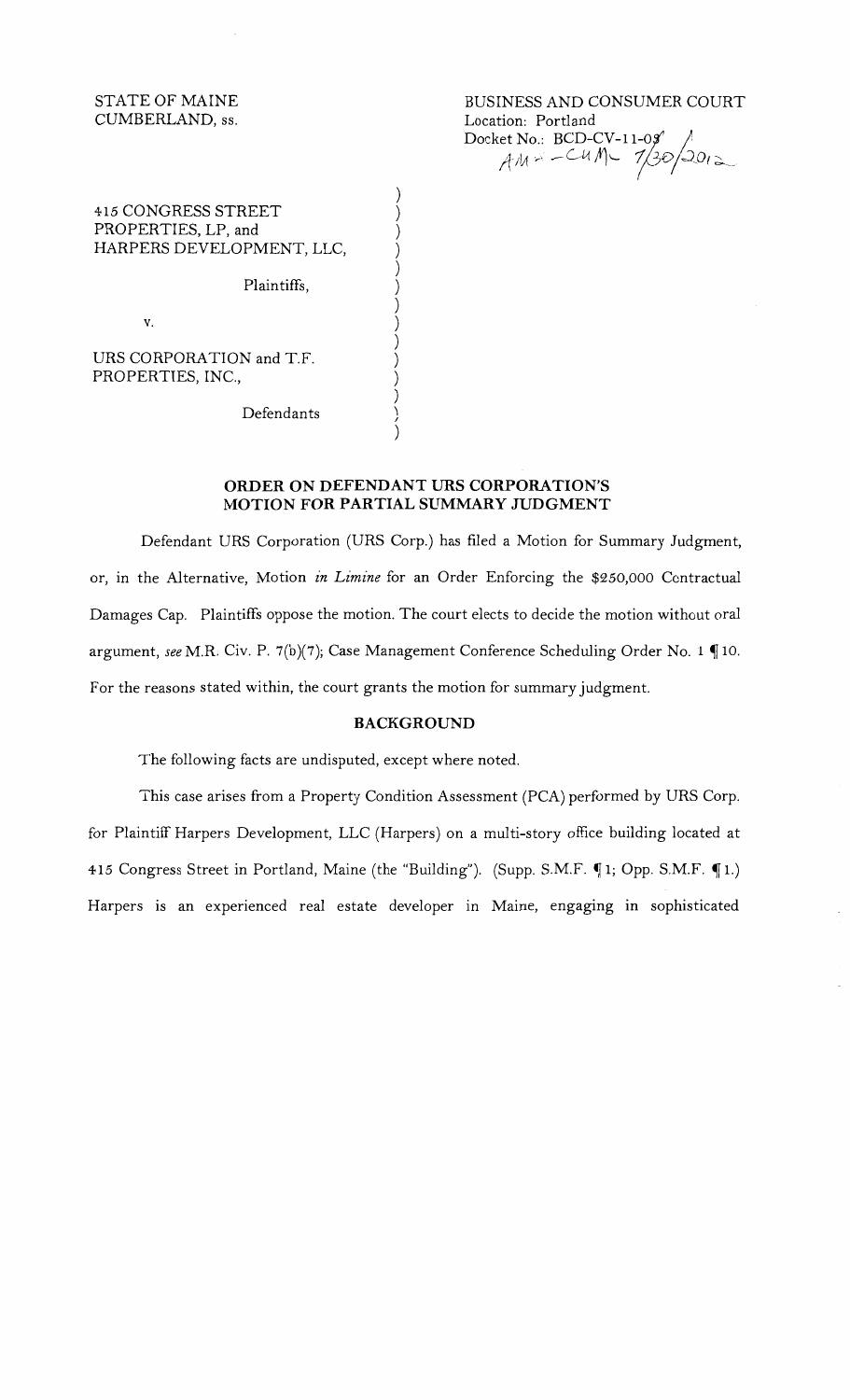development deals throughout the state, and in the past has purchased buildings of the same age as the Building. (Supp. S.M.F.  $\P$ 2; Opp. S.M.F.  $\P$ 2.)

URS Corp. and Harpers entered into an agreement effective February 5, 2004, entitled "Agreement for Professional Services," (the "Agreement") which referenced one or more "Work Orders" to which the Agreement's terms and conditions would apply. (Supp. S.M.F.  $\P$  $\P$ 6, 8; Opp. S.M.F.  $\P$   $\P$  6, 8; *see* A.S.M.F.  $\P$  8.) The Agreement contains a "Risk Allocation" provision:

**ARTICLE V - Risk Allocation.** The liability of URS, its employees, agents and subcontractors (referred to collectively in this Article as "URS"), for Client's claims of loss, injury, death, damage, or expense, including, without limitation, Client's claims of contribution and indemnification, express or implied, with respect to third party claims relating to services rendered or obligations imposed under this Agreement, including all Work Orders, shall not exceed in the aggregate:

( 1) The total sum of \$250,000 for claims arising out of professional negligence, including errors, omissions, or other professional acts, and including unintentional breach of contract ...

(2) The total sum of \$1,000,000 for claims arising out of negligence, breach of contract, or other causes for which URS has any legal liability, other than as limited by (1) above.

(Supp. S.M.F. ~7; Opp. S.M.F. ~7.)

On October 4, 2004, Harpers and URS Corp. executed a work order for the PCA on the Building, which stated that "[t]he terms and conditions of the [Agreement] shall apply to this Work Order, except as expressly modified herein." (Supp. S.M.F. ¶¶9-11; Opp. S.M.F. ~~9-11; Mattson Depo. Exh. 9.) URS Corp. assigned its employee, Tony DiNicola, to perform the PCA. Mr. DiNicola is a registered architect, but he was not practicing architecture in connection with the PCA. (Supp. S.M.F.  $\P$ 12; Opp. S.M.F.  $\P$ 12; A.S.M.F.  $\P$ 11; Reply S.M.F. ~ 11.) The parties disagree about whether URS Corp. was directed to conduct the PCA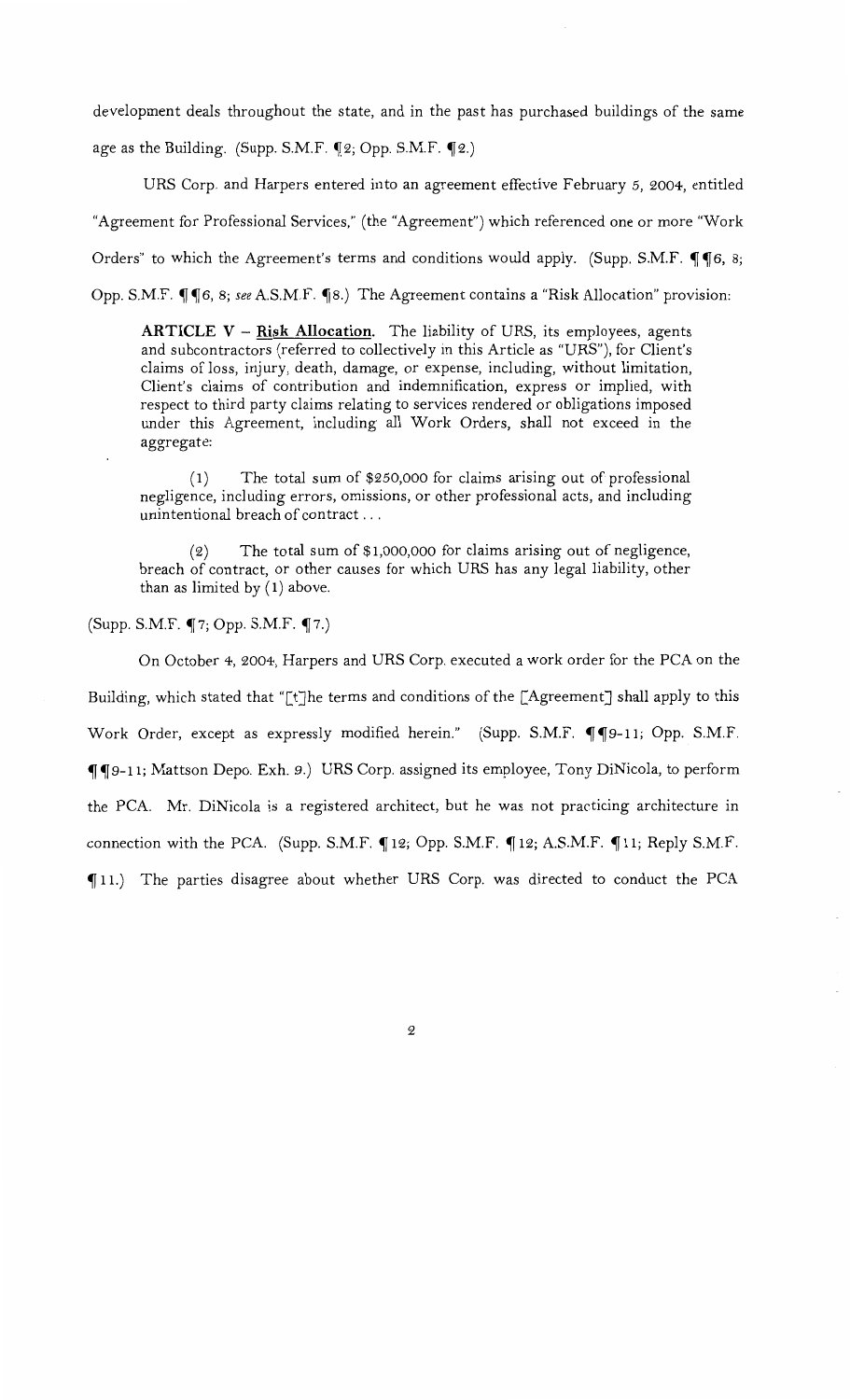pursuant to ASTM standards!, and what entity may have directed URS Corp. to do so, but there is no dispute that Mr. DiNicola utilized ASTM standards in conducting the PCA. (Supp. S.M.F.  $\P$ 15; Opp. S.M.F.  $\P$ 5; Mattson Depo. Exh. 15 at 2-2.) The results of the PCA were presented to Harpers in October 2004 in a 73-page PCA report (the "Report"). (Supp. S.M.F. <sup>~</sup>13; Opp. S.M.F. ~ 13.) URS Corp. billed Harpers a total of\$2,086.44 for the PCA and Report. (Supp. S.M.F.  $\P$ 14.)<sup>2</sup>

In November 2004, Harpers assigned all ofits "right, title and interest in and to any and all architectural plans, engineering work, [and] inspection reports" acquired by Harpers "in connection with the acquisition or development of' the building to Plaintiff 415 Congress Street Properties, L.P., a Maine limited partnership formed on September 21, 2004 for the purpose of owning and operating the Building, "together with any and all rights and claims relating thereto." (Supp. S.M.F.  $\P$ 3, 4; Opp. S.M.F.  $\P$ 3, 4.)<sup>3</sup>

The PCA's assessment of the condition of the façade of the Building and URS Corp.'s alleged omissions regarding the condition of the Building form the basis of 415 Congress's claims against URS Corp. (Supp. S.M.F. 19; Opp. S.M.F. 19.) 415 Congress alleges that URS Corp. owed it "a duty to perform [the PCAJ with the degree of skill, care, and diligence ordinarily exercises by a building inspector" and that URS Corp. "breached its duty to perform its services with the degree of skill, care, and diligence ordinarily exercised by a building inspector." (Supp. S.M.F. ¶20; Opp. S.M.F. ¶20.) 415 Congress has retained an expert witness to testify on the standard of care. (Supp. S.M.F.  $\P$ 21; Opp. S.M.F.  $\P$ 21.)

 $1$  ASTM standards are developed by ASTM International (formerly the American Society for Testing and Materials) for use in a variety of technical and engineering applications.

<sup>&</sup>lt;sup>2</sup> Contrary to 415 Congress's denial of the statement of material fact (Opp. S.M.F. ¶14), the cited exhibit supports the statement that Harpers was the entity billed for the PCA. *(See* Mattson Depo. Exh. 22.)

<sup>.~</sup> Although this supporting statement of material fact is not supported by a record citation, the fact of the assignment was before the court in URS Corp. and URS Group, Inc.'s previous motion for summary judgment, supported by a copy of the assignment in the court's record. The court includes it because it is not disputed by 415 Congress, who only qualifies the statement to note that "[t]he document speaks for itself"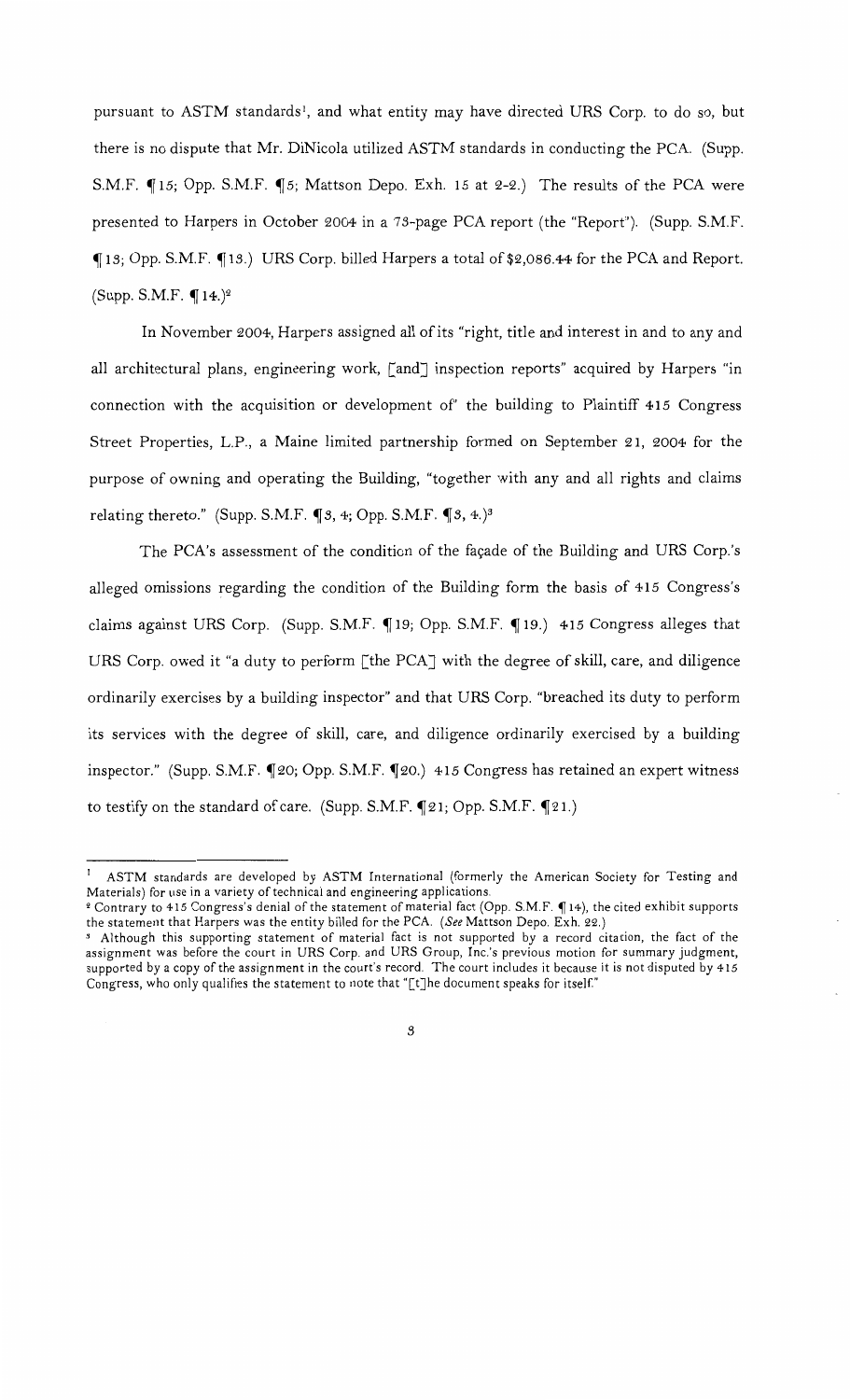#### **DISCUSSION**

### I. Standard of Review

Pursuant to M.R. Civ. P. 56(c), a moving party is entitled to summary judgment "if the pleadings, depositions, answers to interrogatories, and admissions on file, together with the affidavits, if any, ... show that there is no genuine issue as to any material fact set forth in those statements and that [the] party is entitled to a judgment as a matter of law." *See also Beal v.* Allstate Ins. Co., 2010 ME 20, 11, 989 A.2d 733. A party wishing to avoid summary judgment must present a prima facie case for each element of the claim or defense that is asserted against it. *See Reliance Nat'l Indem. v. Knowles Indus. Svcs.*, 2005 ME 29, ¶9, 868 A.2d 220. "If material facts are disputed, the dispute must be resolved through fact-finding." *Arrow Fastener Co. v. Wrabacon, Inc., 2007* ME 34,  $\P$ 18, 917 A.2d 123 (quotation marks omitted). A factual issue is genuine when there is sufficient supporting evidence for the claimed fact that would require a fact-finder to choose between competing versions of the facts at trial. *See Inkel v. Livingston,*  2005 ME 42, 14, 869 A.2d 745.

### II. Analysis

### A. *Ripeness*

As a threshold matter, 415 Congress argues that the court should not address the damage cap issue at this juncture in the case. First, 415 Congress argues that a limitation on damages should only be addressed after liability has been established, thus challenging the ripeness of URS Corp.'s motion. "Ripeness concerns the fitness of the issue for judicial decision and the hardship to the parties of withholding court consideration." Wagner v. Sec'y of State, 66.3 A.2d 564, 567 (Me. 1995). The doctrine "[p]revent[s] judicial entanglement in abstract disputes" and "avoid[s] premature adjudication." *Johnson v. City of Augusta*, 2006 ME 92, ¶7, 902 A.2d *855.*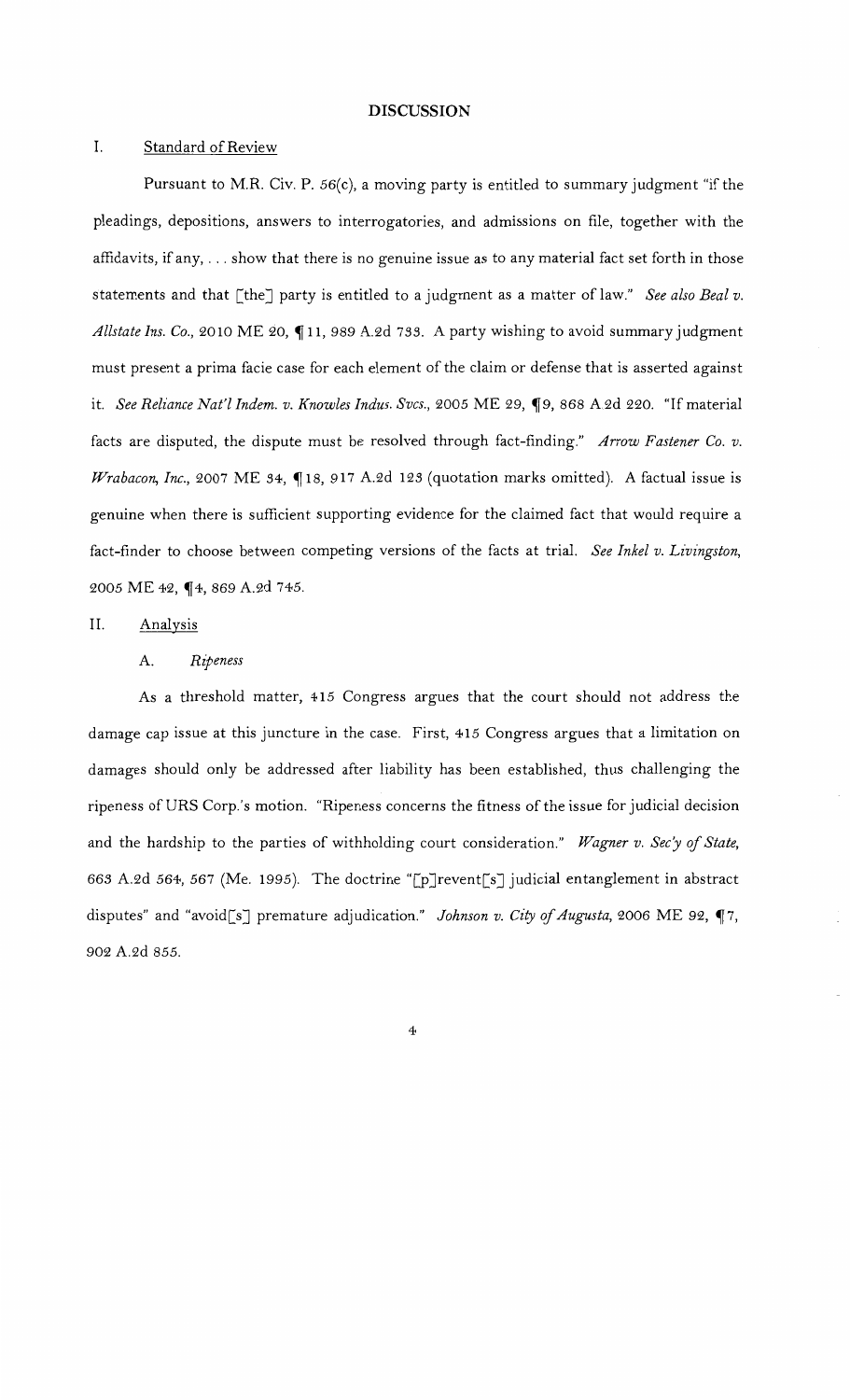415 Congress misconstrues the doctrine of ripeness to apply to individual claims in a complaint, broken down by elements of the cause of action. A case is ripe or not upon the filing of a complaint or other petition for judicial review based on whether "there exists a genuine controversy between the parties that presents a concrete, certain, and immediate legal problem." *Id.; accord Marquis v. Town of Kennebunk*, 2011 ME 128, ¶18, 36 A.3d 861. Whether the contractual damage cap applies is squarely before the court, representing a "genuine controversy and a concrete, certain, and immediate legal problem" between the parties. The doctrine of ripeness does not apply to prevent the Court's consideration of the motion.

415 Congress also argues that an "interlocutory ruling as to the scope of [its] damages" is unavailable by summary judgment. The court disagrees. M.R. Civ. P. 56(b) allows a defending party, such as URS Corp., to move for "summary judgment in the party's favor as to all or any part" of the claims against it. Damages or harm is an essential element for any negligence action, *see Davis v. R C* & *Sons Paving, Inc.,* 2011 ME 88, ~ 10, 26 *A.3d* 787, and URS Corp. may move for partial summary judgment as to part of that claim.

### B. *Contractual Interpretation*

Because the damages cap on its face applies to claims for "unintentional breach of contract," and because there is no allegation of an intentional breach of contract on the part of URS Corp, (Supp. S.M.F. ¶23; Opp. S.M.F. ¶23), the cap plainly applies to Count I of the complaint. The primary dispute between the parties is as to Count II, and specifically it focuses on whether the claim in Count II is for "professional negligence" within the meaning of the damages cap provision. <sup>4</sup>

<sup>4</sup>Before 415 Congress's opposing statement was due, URS Corp. filed a supplemental supporting statement of material facts that added 7 facts for the court's consideration. 415 Congress generally objects to the supplemental statement as untimely. Because the court does not find the supplemental statements to be controlling to the outcome of the motion, the court does not address them or rely upon them.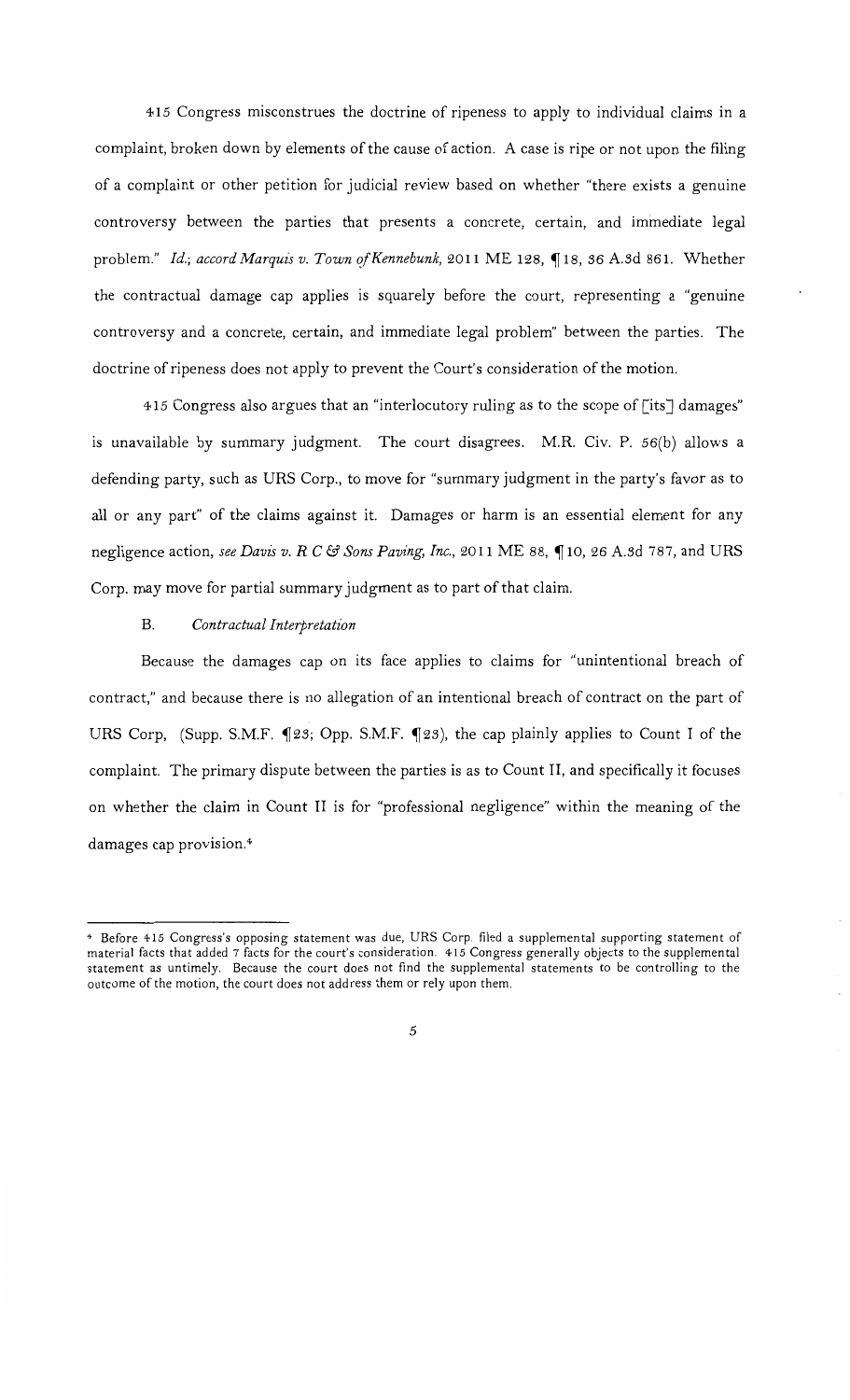URS Corp. asserts that the Agreement unambiguously limits its liability for claims arising out of the PCA because the PCA was a professional service and the contract limits "claims arising out of professional negligence, including errors, omissions, or other professional acts" to  $$250,000.$  (Supp. S.M.F.  $\P$ 7; Opp. S.M.F.  $\P$ 7.)

URS Corp. argues that professional services should be defined broadly, "so as to embrace all activities for which the specialized training of the particular profession is required." *Centennial Ins. Co. v. Patterson,* 564 F.sd 46, *53* (1st Cir. 2009). 415 Congress, on the other hand, argues that the meaning of "professional negligence" in the Agreement is ambiguous because it is not. defined within the agreement and the term generally refers to negligence of doctors, lawyers, and other licensed professionals. 415 Congress asserts that inspecting buildings, while requiring a degree of experience, is not professional work in the same way that a doctor's or lawyer's practice is "professional," and thus negligent conduct of a building inspection is not professional negligence.

Interpretation of a contract and whether a contract term is ambiguous are both questions of law. *See Villas by the Sea Owners Ass'n v. Garrity*, 2000 ME 48, ¶9, 748 A.2d 457. "A contract should be construed viewing it as a whole. An interpretation that would render any particular provision in the contract meaningless should be avoided." *McCarthy v. U.S.!. Corp.,* 678 A.2d 48, *52* (Me. 1996). Likewise, any alleged ambiguity must be viewed in the context of the entire contract to determine if another provision resolves the ambiguity. *See id.*  Further, "[i]t is a well established principle that a contract is to be interpreted to give effect to the intention of the parties as reflected in the written instrument, construed in respect to the subject matter, motive and purpose of making the agreement, and the object to be accomplished." Estate of Barrows, 2006 ME 143, 13, 913 A.2d 608 (quotation marks omitted).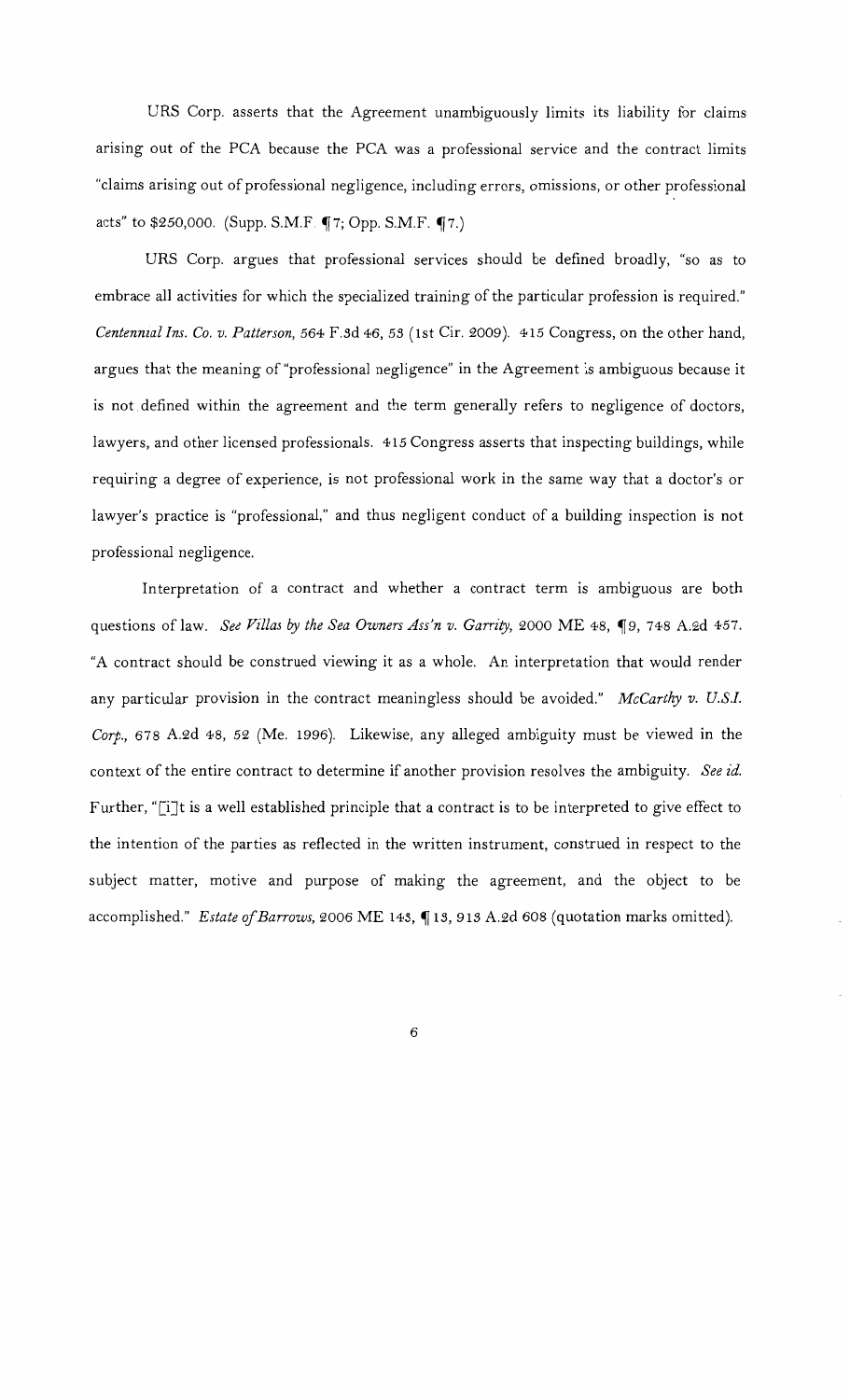"If a contractual provision is unambiguous, it will be given its plain, ordinary, and generally accepted meaning." *Villas by the Sea Owners Ass'n*, 2000 ME 48, ¶9, 748 A.2d 457. A contractual provision "is ambiguous if it is reasonably susceptible to more than one interpretation." *Madore v. Kennebec Heights Country Club*, 2007 ME 92, ¶7, 926 A.2d 1180; accord Coastal Ventures v. Alsham Plaza, LLC, 2010 ME 63, ¶¶26-27, 1 A.3d 416.

The language in question is as follows:

**ARTICLE** V - **Risk Allocation.** The liability of URS, its employees, agents and subcontractors (referred to collectively in this Article as "URS"), for Client's claims of loss, injury, death, damage, or expense, including, without limitation, Client's claims of contribution and indemnification, express or implied, with respect to third party claims relating to services rendered or obligations imposed under this Agreement, including all Work Orders, shall not exceed in the aggregate:

(1) The total sum of \$250,000 for claims arising out of professional *negligence, including errors, omissions, or other prcifessional acts,* and including unintentional breach of contract ...

(2) The total sum of \$1,000,000 *for claims arising out of negligence,*  breach of contract, or other causes for which URS has any legal liability, other than as limited by ( 1) above.

 $(Supp. S.M.F. \P 7; Opp. S.M.F. \P 7 (emphasis added).)$ 

At the outset, it should be noted that the parties in this case used the same word in characterizing their contract as an "Agreement for *Professional* Services" (emphasis added) and in capping damages for *"professional* negligence" (emphasis added). There is absolutely no indication that the parties intended the word "professional" to mean one thing in the first context and something else in the other. Therefore, whatever the word "professional" might mean in other situations, the parties here agreed that it applied to any services rendered under the Agreement, as the PCA admittedly was. That undisputed fact alone arguably makes it unnecessary to parse the meaning of "professional," and compels the conclusion that any claim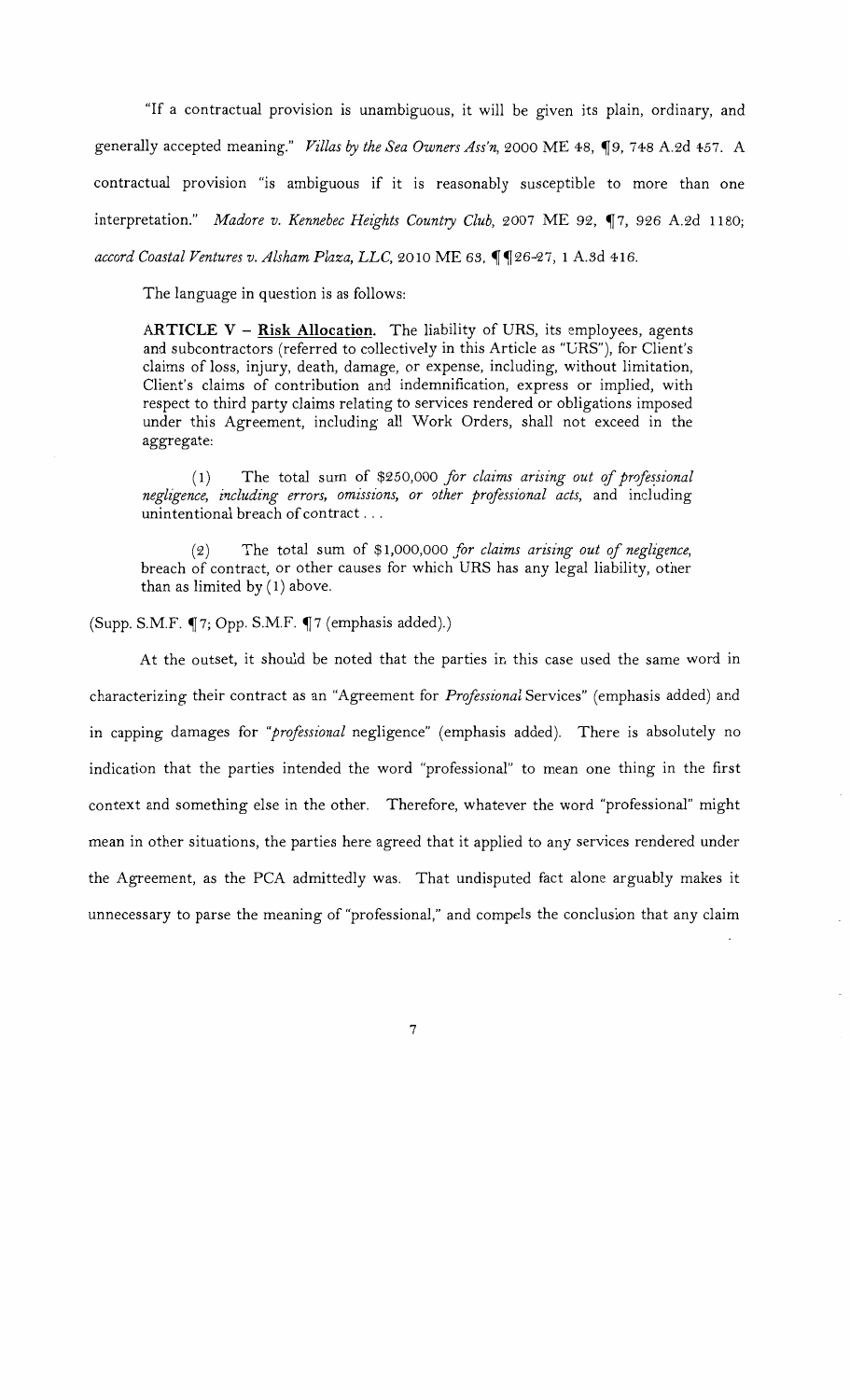relating to the services performed under the Agreement for Professional Services is subject to the "professional negligence" cap.

However. even if the focus instead is on whether "professional negligence" is an ambiguous term, the court concludes it is not ambiguous. The term "professional negligence" has a particular meaning under Maine law. *See Madore*, 2007 ME 92, ¶7, 926 A.2d 1180. "Professional negligence" is simply a variation of negligence, differing only by the standard of care, or duty owed by the defendant to the plaintiff. The standard of care in a typical negligence case is what an ordinary careful person would do or not do in the same situation, considering all the facts of the case. *See Fitts v. Central Me. Power Co.,* 562 A.2d 690, 693 n.2 (Me. 1989). The standard of care in a professional negligence case is the "failure to use such skill, judgment, prudence, and preparation as is reasonable for *an ordinarily competent [prrifessional]* performing similar services under like conditions." Alexander, *Maine Jury Instruction Manual§* 7-78 at 7-82.1 (4th ed. 2011) (emphasis added).

Although 415 Congress cites to a number of decisions indicating that professional negligence is only applicable to doctors, lawyers, accountants, and other highly trained, licensed professionals, those cases are extra-territorial. The Law Court has clearly stated that "the standards for demonstrating the elements of professional negligence do not differ from profession to profession. The plaintiff in a professional negligence action must establish the appropriate standard of care, demonstrate that the defendant deviated from that standard, and prove that the deviation caused the plaintiffs damages." *Graves v. S.E. Downey Land Surveryor,*  P.A., 2005 ME 116,  $\P$  10, 885 A.2d 779 (quotation marks and citation omitted). The cases cited by 415 Congress reflect a much narrower view of professional negligence than is applicable in Maine, and the Court does not find them persuasive.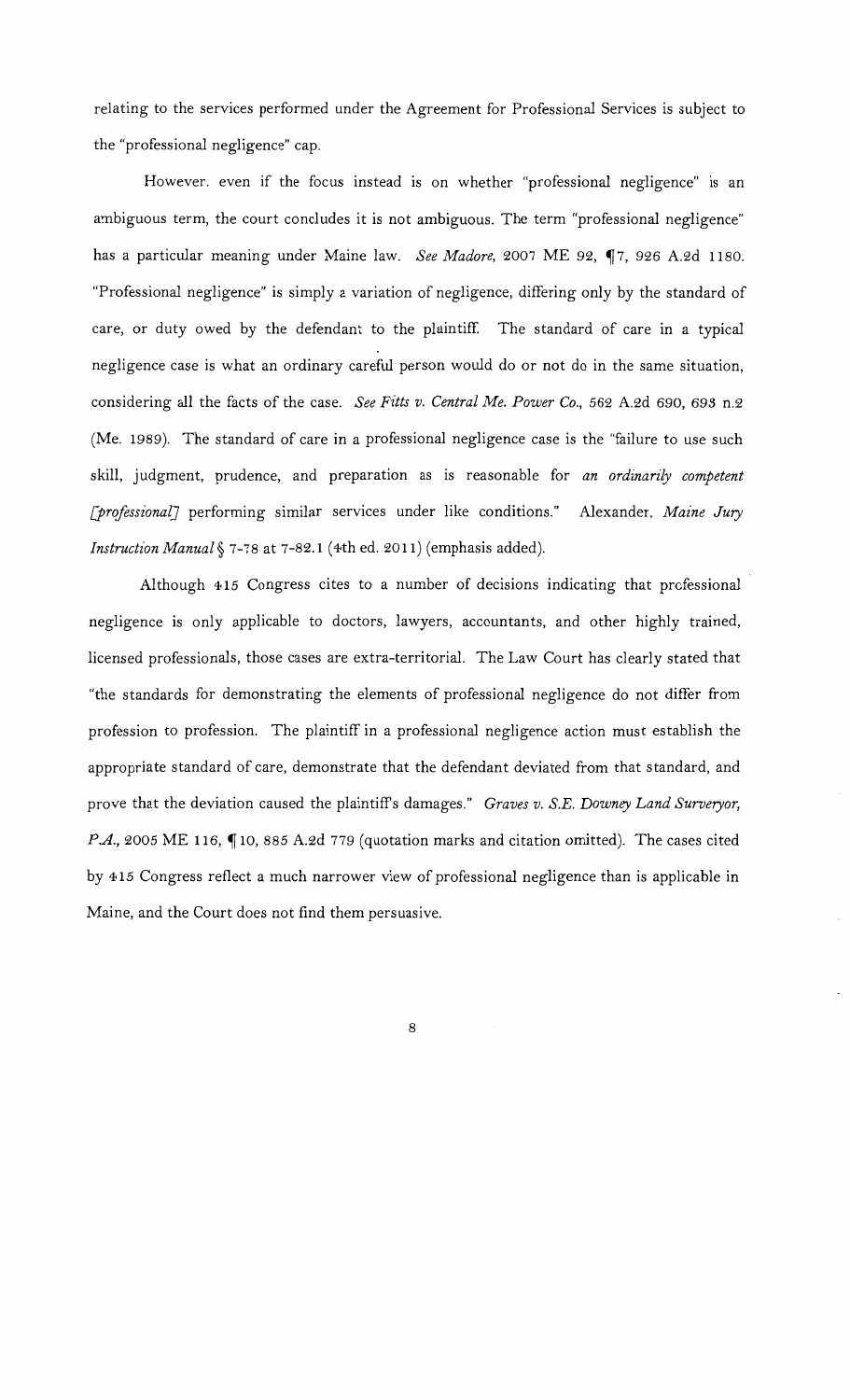Because "professional negligence" is not ambiguous, it should be given its "plain, ordinary, and generally accepted meaning." *Villas by the Sea Owners Ass'n*, 2000 ME 48, ¶9, 748 A.2d 457. Consistent with the Law Court's precedent, "professional negligence" is the failure to use such skill, judgment, prudence, and preparation in the course of rendering a service requiring skill, training and judgment as is reasonable for an ordinarily competent professional performing similar services under like conditions that results in injury or other loss to the plaintiff

In addition, the Agreement itself distinguishes between "professional negligence" and "negligence," thus indicating that the parties understood and considered there to be two types of negligent conduct under the contract whose risk they were allocating and set the damage cap limits accordingly.<sup>5</sup> The pleadings themselves show that 415 Congress is not alleging that URS Corp. breached the standard of care of what an ordinary careful person would have done under the circumstances; 415 Congress alleges that URS Corp. owed it "a duty to perform [the PCAJ with the degree of skill, care, and diligence ordinarily exercised *by a building inspector."*  (Supp. S.M.F. ~20; Opp. S.M.F. ~20 (emphasis added).) The fact that 415 Congress has hired an expert to elucidate the standard of care only reinforces this point. (Supp. S.M.F.  $\P$ 21; Opp.  $S.M.F.$   $\P$ 21.)

A final and equally persuasive point is that, as noted at the outset, even if the term "professional" were ambiguous in some contexts, the fact that the parties labeled their contract

*<sup>5</sup>*415 Congress suggests that under URS Corp.'s interpretation of the contract, all services performed would be professional services, essentially writing the ordinary negligence cap out of the contract. The court disagrees with this characterization. Had Mr. DiNicola driven his car into the building upon arrival, or left a ladder in a precarious position that caused someone injury, or loosened a piece of the façade that later fell and injured a passer-by-all those examples would fall under the ordinary negligence damages cap.

In fact, 415 Congress's position that none of URS Corp.'s work constituted "professional services" would truly do the opposite--write the professional negligence cap out of the contract.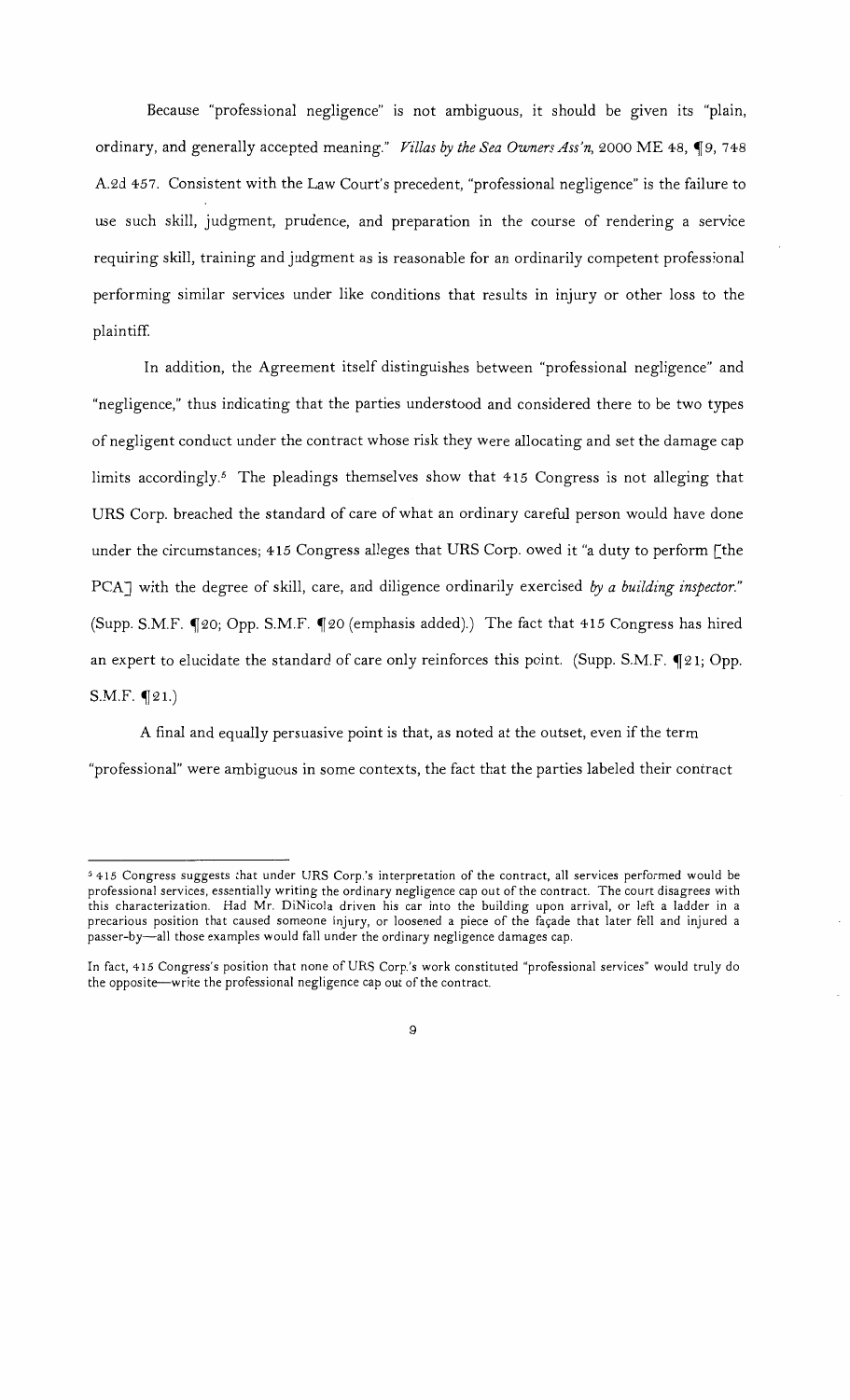as an "Agreement for Professional Services" virtually compels the inference that the cap on damages for "professional negligence" applies to claims arising out of such services.

## **CONCLUSION**

The \$250,000 damages cap applies to "claims arising out of professional negligence, including errors, omissions, or other professional acts, and including unintentional breach of contract ... " Because Count I is a claim for breach of contract in which there is no allegation that the breach was intentional, and because Count II is a professional negligence claim arising out of services that the parties themselves labeled as "professional services," the cap applies to both counts.

Defendant URS Corp.'s Motion for Summary Judgment, or, in the Alternative, Motion *in Limine* for an Order Enforcing the \$250,000 Contractual Damages Cap is GRANTED. The Plaintiff 415 Congress's recovery against URS Corp. under Counts I and II of the complaint shall be and is limited to \$250,000 in damages, exclusive of interest and costs.

Pursuant to M.R. Civ. P. 79, the clerk is hereby directed to incorporate this Order by

incorporation in the docket.

Dated July so, 2012

A. M. Horton Justice, Business and Consumer Court